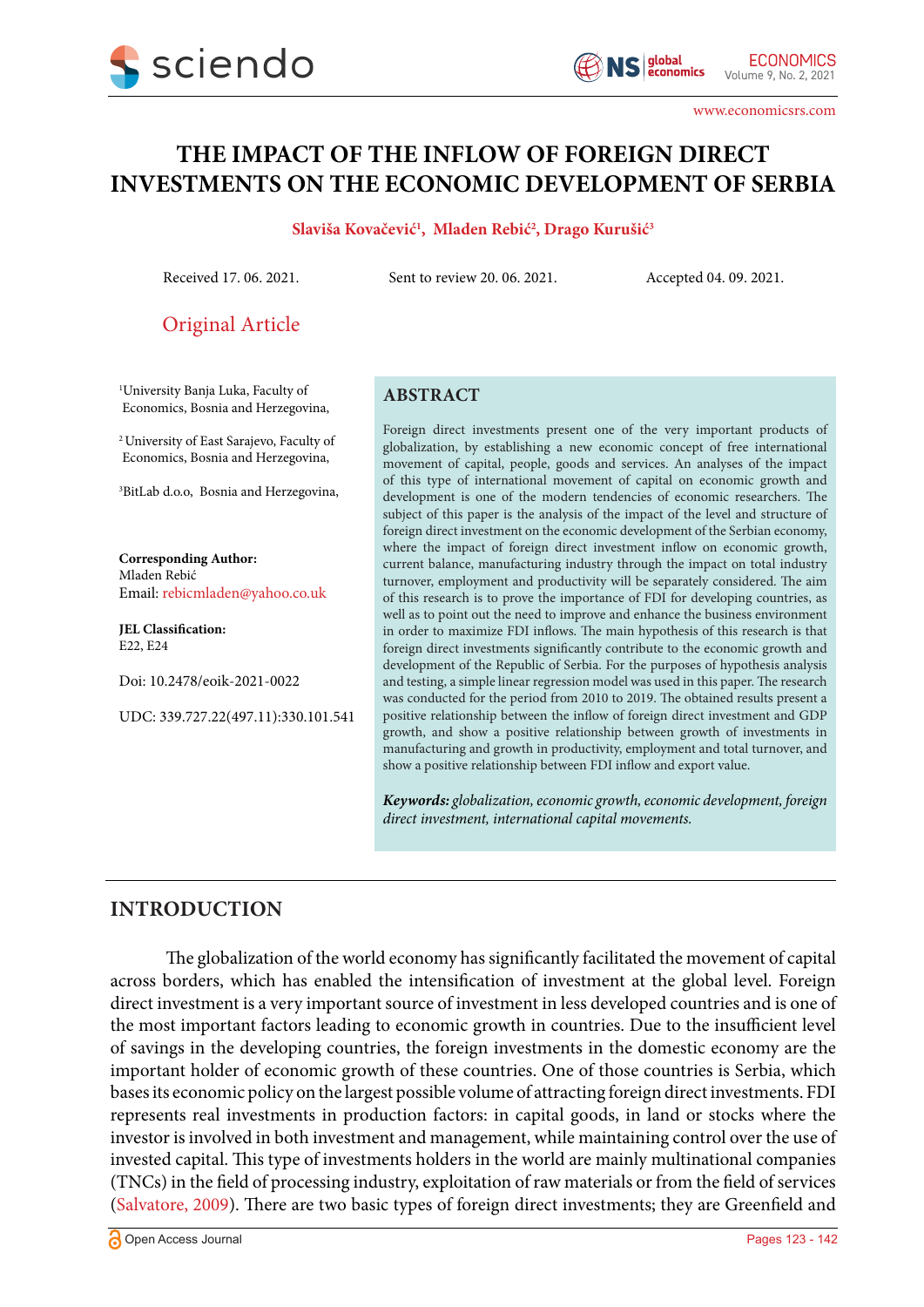Brownfield investments. Greenfield investments represent the construction of completely new capacities in the host country. It is the investor who buys the land, builds the production plant in the host country, and starts production. In this way, the foreign company increases the existing plants, or directly invests in the new plants and equipment in the area where there were no such plants. This type of investment is the primary goal of the host country because it increases production and business capacities, creates new jobs, transfers technology and knowledge, and includes the country in the global market as well. However, it should be kept in mind that these investments can bring certain problems to the host country, and which are related to the suppression of local industry by cheaper production thanks to more superior technology and efficiency of business management and utilization of land resources such as labor, goods and raw materials. Also, there is the question of the purpose of the realized profit, which in most cases leaves the country, unlike domestic investors who use it in the development of the domestic economy is a question of the purpose of the realized profit, which in most cases leaves the country, unlike domestic investors who use it in the development of the domestic economy. "Brownfield investments are hybrid model that combines acquisition and Greenfield investment. Formally, these are acquisitions, but essentially they are more like Greenfield investments, because the investor almost completely replaces the production facilities, equipment and production line" [\(Mikerević, 2011\)](#page-18-0).

In the corresponding literature the importance of technological change for economic growth, and role of FDI in that process, has been widely emphasized [\(Hayat, 2019; Grossman & Helpman, 1991,](#page-18-0) [Dunning, 1993; Porter, 1990; Vernon, 1966\)](#page-18-0). These include employment creation (and associated rising incomes), technology transfer and general upgrading of industrial standards to world levels ([Akbar & McBride, 2004](#page-18-0)). "There is a widely shared view that FDI accelerates host countries' growth by (1) augmenting domestic savings and investment, (2) helping transfer of technology from the "leaders," (3) increasing competition in the host country's domestic market, (4) increasing exports and earning foreign exchange, and (5) imparting several other types of positive externalities (spillovers) to the economy atlarge" [\(Ram & Zhang, 2002, p. 205\)](#page-18-0). But in other hand, we also find empirical studies with confronting results regarding to importance of FDI to economic growth. For example, [Bruno and Campos \(2013\)](#page-18-0) in their study of 1102 estimates found that about 44% of the research papers discover a positive and significant impact of FDI on growth, 44% were insignificant, while 12% have a negative and significant effect of FDI on the host country's economic growth.

[Developing](#page-18-0) countries have major problems in accelerating technological development. One of the basic modalities for accelerating the growth rate of developing countries is FDI, which enables the availability and adaptation of new technologies (technological diffusion), all with the aim of reaching the technologies and knowledge of highly developed countries in the world([Hermes](#page-18-0) [& Lensink, 2003](#page-18-0)). The speed of adoption of new technologies by domicile countries, according to empirical studies, depends on several factors ([Hayat, 2019](#page-18-0)). These factors are related to the absorptive capacity of the host country, and the most important are: level of economic development ([Blomstrom, Lipsey, & Zejan, 1994\)](#page-18-0), financial markets development (A[lfaro et al., 2004; Azman-](#page-18-0)[Saini, Siong, & Ahmad, 2010\)](#page-18-0); human capital [\(Borensztein, De Gregorio, & Lee, 1998](#page-18-0)) economic stability and liberal markets ([Bengoa & Sanchez-Robles, 2003\)](#page-18-0), technology gap between the host and origin country ([Havranek & Irsova, 2011\)](#page-18-0), etc.

Many countries like Serbia, have based their development strategies on attracting foreign capital in the form of investments. The official policy of the Serbian government, from 2000 until today, has based its economic program on attracting foreign investments, in order to achieve economic growth and increase the standard of living of Serbian citizens. This economic policy has become especially important since 2012, when the policy of providing subsidies to foreign investors per employee and capital employed to all interested foreign investors who have capital has intensified. The aim of this paper is the analysis of the impact of foreign direct investments on the economic growth and development of Serbia. We will also analyze the impact of foreign direct investments in the Serbian economy, especially in the manufacturing industry, and the impact of inflows on the current balance.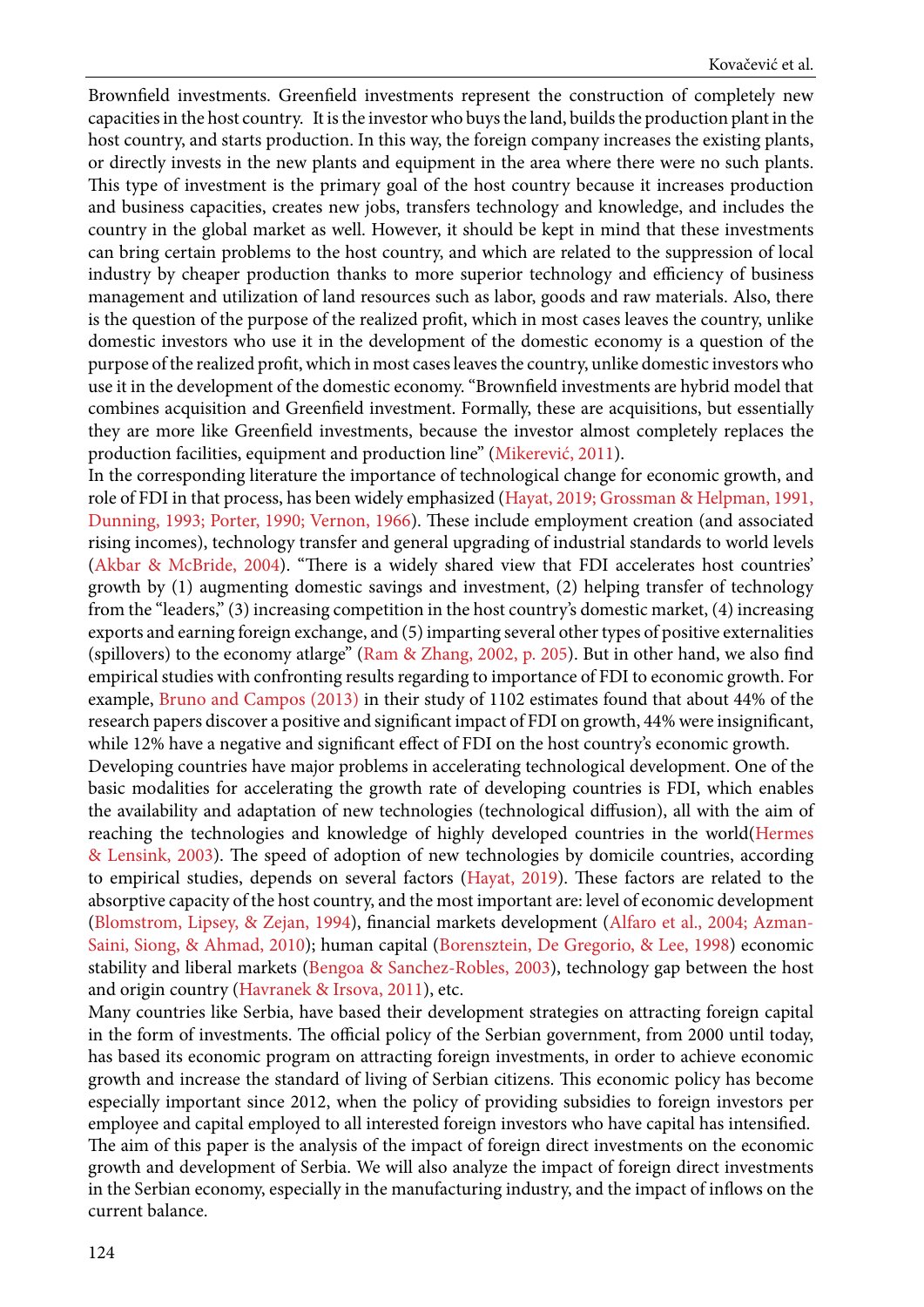# **1. IMPORTANCE OF FDI IN FINANCING THE GLOBAL ECONOMY**

The importance of the international movement of capital in a globalized world in which freedom of economic choice is advocated has reached its full empirical confirmation in recent decades. Foreign direct investments represent the first and most important form of international movement of capital i.e. as financing investments with foreign savings. This is best illustrated by the following chart (Chart 1), which shows the movement of FDI inflows from 1970 to the present day worldwide:





FDI inflows mostly achieved stable annual growth rates, all until the mid-1980s of the last century, as it is visible in the chart. However, the first jump in FDI inflows occurred in the second half of the 1990s, all until 2000, when they reached their certain peak, and they began to decline in the following years. Then in the middle of the first decade of the new millennium, FDI inflows again reached a dramatic jump, which peaked in 2007, and then in the next year due to the economic crises FDI inflows fell again. Since then, the movement of FDI inflows has been cyclical. FDI inflows had two major leaps, the first of which occurred in the mid-1990s, more precisely from 1994 to 2000. In 1995, compared to 1994, the growth of FDI inflows was about \$ 90 billion, the growth in 1996 compared to 1995 was almost \$ 50 billion, while the absolute record in jumps was achieved in 1999, when the growth of FDI inflows was about \$ 300 billion compared to 1998. Even greater exponentially in the growth of FDI inflows occurred from 2004 all until 2007, when a new record in FDI inflows of \$ 1.9 trillion was reached. From this we can conclude that FDI inflows since the mid-80s are an almost regular occurrence that comes after economic crises. In the 80's, the growth of FDI inflows occurred due to the beginning of the process of globalization and the holders of those processes, the USA and Great Britain, i.e. their leaders Ronald Reagan and Margaret Thatcher, assisted by the economists of so-called Chicago school. Since then, FDI has become a global phenomenon and even in the periods not covered by the crisis, this phenomenon has shown its importance. Regardless of the fact that one of the motives of the movement of foreign capital is the transfer of

capital to countries with lower taxes, cheaper labor, cheaper other factors of production, developed countries lead in FDI inflows, but in the previous year's this ratio has decreased. This can be seen in the following chart (Chart 2):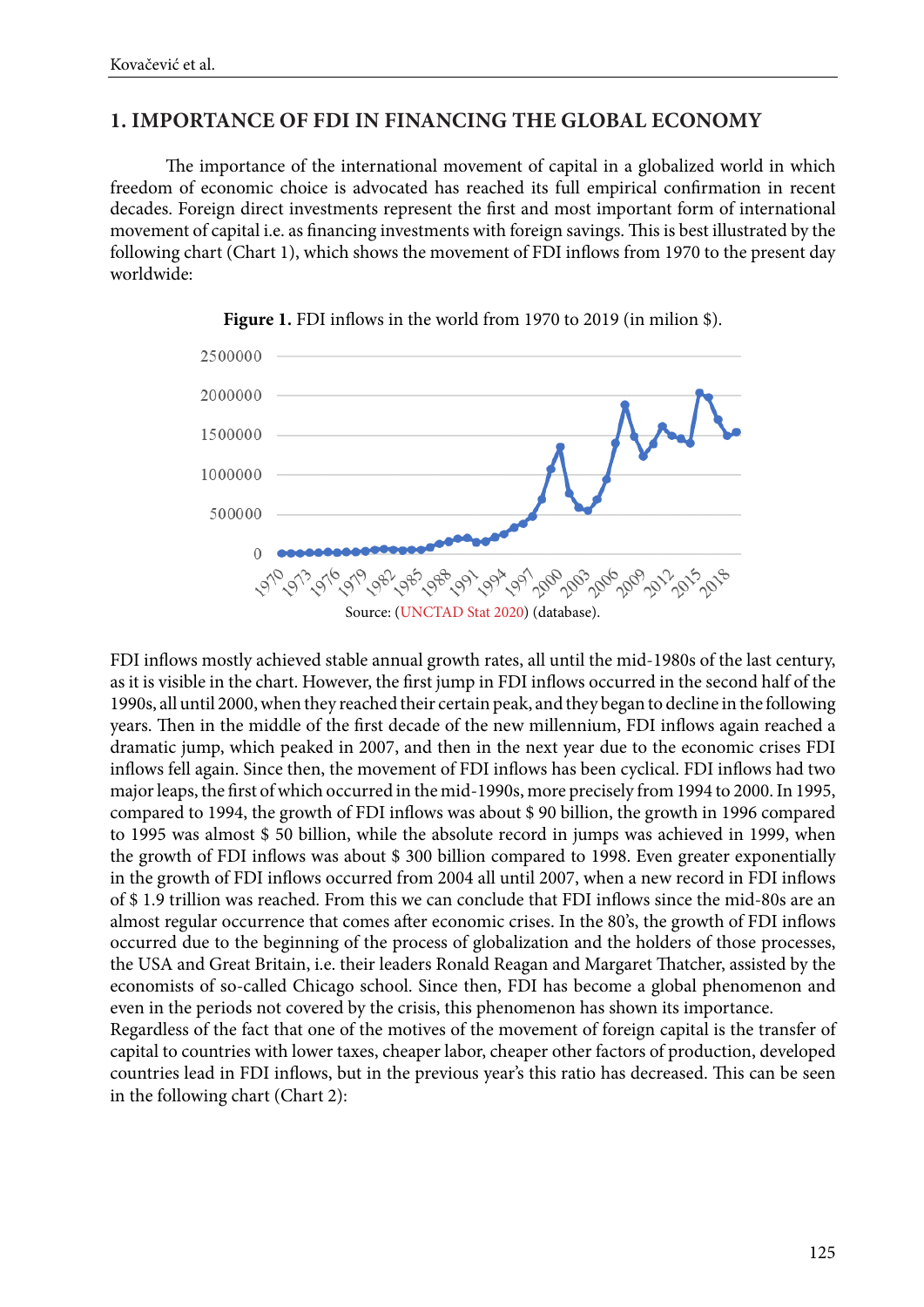

**Figure 2.** FDI inflows by groups of countries from 1970 to 2019 (in milion \$).

The chart shows a correlation between the decline in FDI inflows and the decline in those inflows in developed countries, while developing countries recorded a constant increase in FDI in the observed period (World - blue color; Developing countries - orange; Developed countries - grey). Developed countries are still the holder in terms of the overall level of FDI inflows in the world economy. However, there is a visible tendency for developing countries to equalize FDI inflows with developed countries.

# **2. THE STATE OF THE SERBIAN ECONOMY AND FDI INFLOWS**

#### **2.1. BASIC MACROECONOMIC INDICATORS**

The following table (Table 1) presents the basic macroeconomic indicators for the period from 2005 to 2019, which represents a broader framework than the one in which we analyze the impact of FDI on economic growth and development.

| Years | GDP    | Real GDP<br>growth (in %) | Unemployment<br>according to the<br>survey | Earnings (average for the<br>period, in euros) | Public debt of the Republic<br>of Serbia (central level of the<br>state, in% of GDP) |
|-------|--------|---------------------------|--------------------------------------------|------------------------------------------------|--------------------------------------------------------------------------------------|
| 2005  | 22.276 | 5,5                       | 20,8                                       | 210,4                                          | 47,6                                                                                 |
| 2006  | 25.906 | 4,9                       | 20,9                                       | 257,8                                          | 33,9                                                                                 |
| 2007  | 31.551 | 6,4                       | 18,1                                       | 347,1                                          | 27,9                                                                                 |
| 2008  | 35.701 | 5,7                       | 13,6                                       | 402,0                                          | 26,8                                                                                 |
| 2009  | 32.486 | $-2,7$                    | 16,1                                       | 337,8                                          | 30,9                                                                                 |
| 2010  | 31.546 | 0,7                       | 19,2                                       | 331,8                                          | 39,5                                                                                 |
| 2011  | 35.432 | 2,0                       | 23,0                                       | 372,5                                          | 42,8                                                                                 |
| 2012  | 33.679 | $-0,7$                    | 23,9                                       | 366,1                                          | 52,9                                                                                 |
| 2013  | 36.427 | 2,9                       | 22,1                                       | 388,5                                          | 56,0                                                                                 |
| 2014  | 35.467 | $-1,6$                    | 19,2                                       | 379,8                                          | 66,2                                                                                 |
| 2015  | 35.716 | 1,8                       | 17,7                                       | 367,9                                          | 70,0                                                                                 |
| 2016  | 36.723 | 3,3                       | 15,3                                       | 374,5                                          | 67,8                                                                                 |
| 2017  | 39.183 | 2,0                       | 13,5                                       | 383,9                                          | 57,9                                                                                 |
| 2018  | 42.855 | 4,4                       | 12,7                                       | 419,7                                          | 53,7                                                                                 |
| 2019  | 45.912 | 4,2                       | 10,4                                       | 465,9                                          | 52,0                                                                                 |

Тable 1. Basic macroeconomic indicators of Serbia from 2005 to 2019.

Source: The National Bank of Serbia ([NBS 2020](#page-18-0)).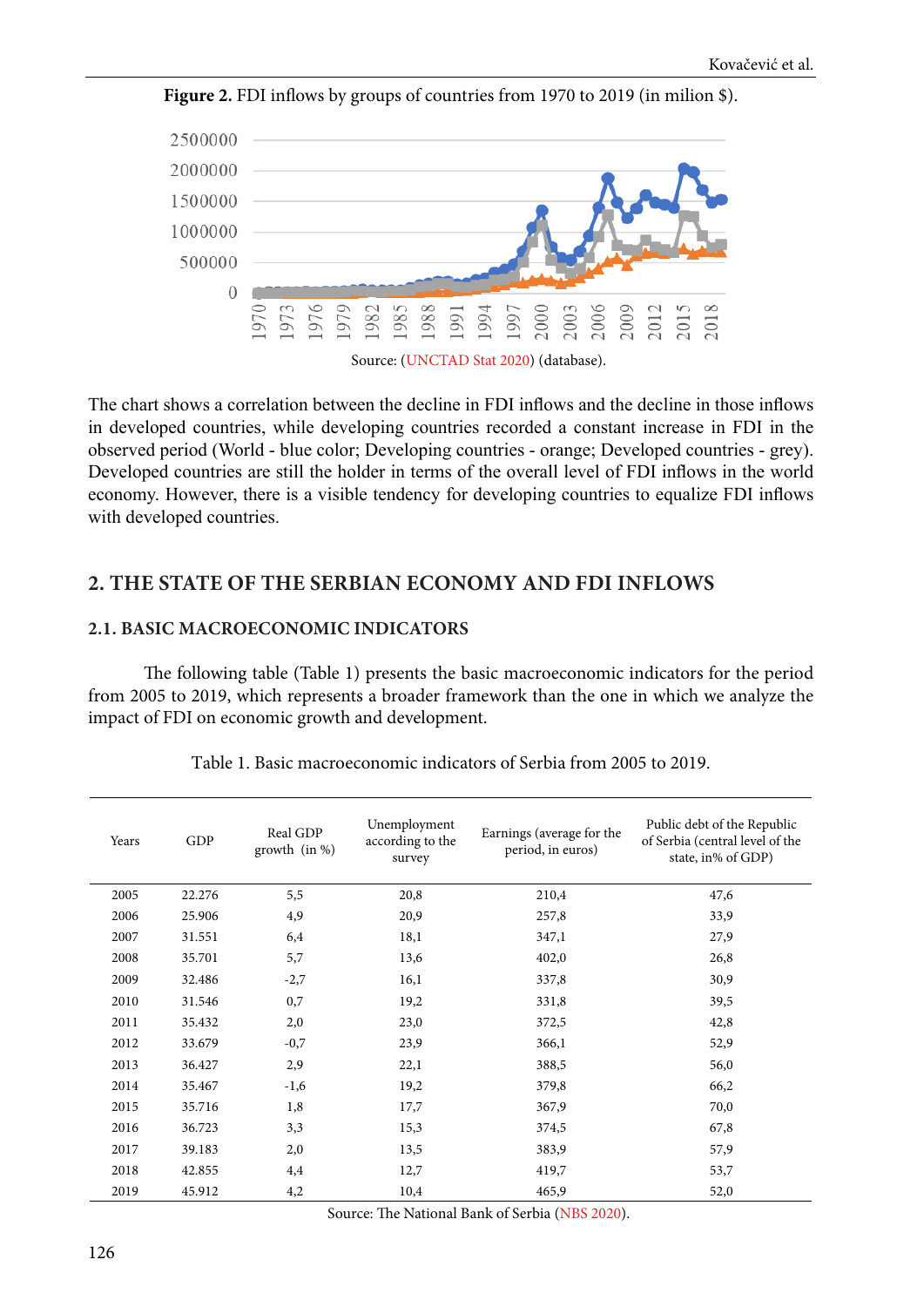Observing the GDP from the previous table, we can see that the value of the GDP of the Serbian economy has doubled in the previous 14 years. Namely, the GDP in 2005 was 22,276 million euros, and at the end of 2019, the level of GDP doubled to 45,912 million euros. Serbia achieved a relatively high level of real GDP growth in the period from 2005 to 2008. This level of GDP growth was accompanied by large privatizations and the entry of foreign capital into the Serbian economy. At that time, the large investors, such as Gazprom, Fiat, Telenor and others entered the Serbian economy, which gave a large GDP growth, i.e. investing foreign money in the observed period through the privatization process itself. After the financial crises in 2008, and the floods in 2014, they would have decreased (2% in 2009, 0,7 % in 2012 and 1,7% in 2014). While since 2016. the GDP growth has been visible, which in in 2018 and 2019 amounted to over 4%. This GDP growth can be attributed to the increase in production due to the increase in foreign investments, because in this period no significant privatization of a state-owned company was recorded, and the growth of foreign investments was pronounced.

One of the benefits of FDI inflows is the impact of inflows on improving the balance of payments picture. In order to be able to see the impact of foreign investment on economic growth and development, and the overall economy of Serbia, we must consider FDI flows as well, and we must observe the balance of payments, to determine the impact that FDIs produce in the field of foreign relations. The current account of the balance of payments for the period from 2010 to 2019 is presented below: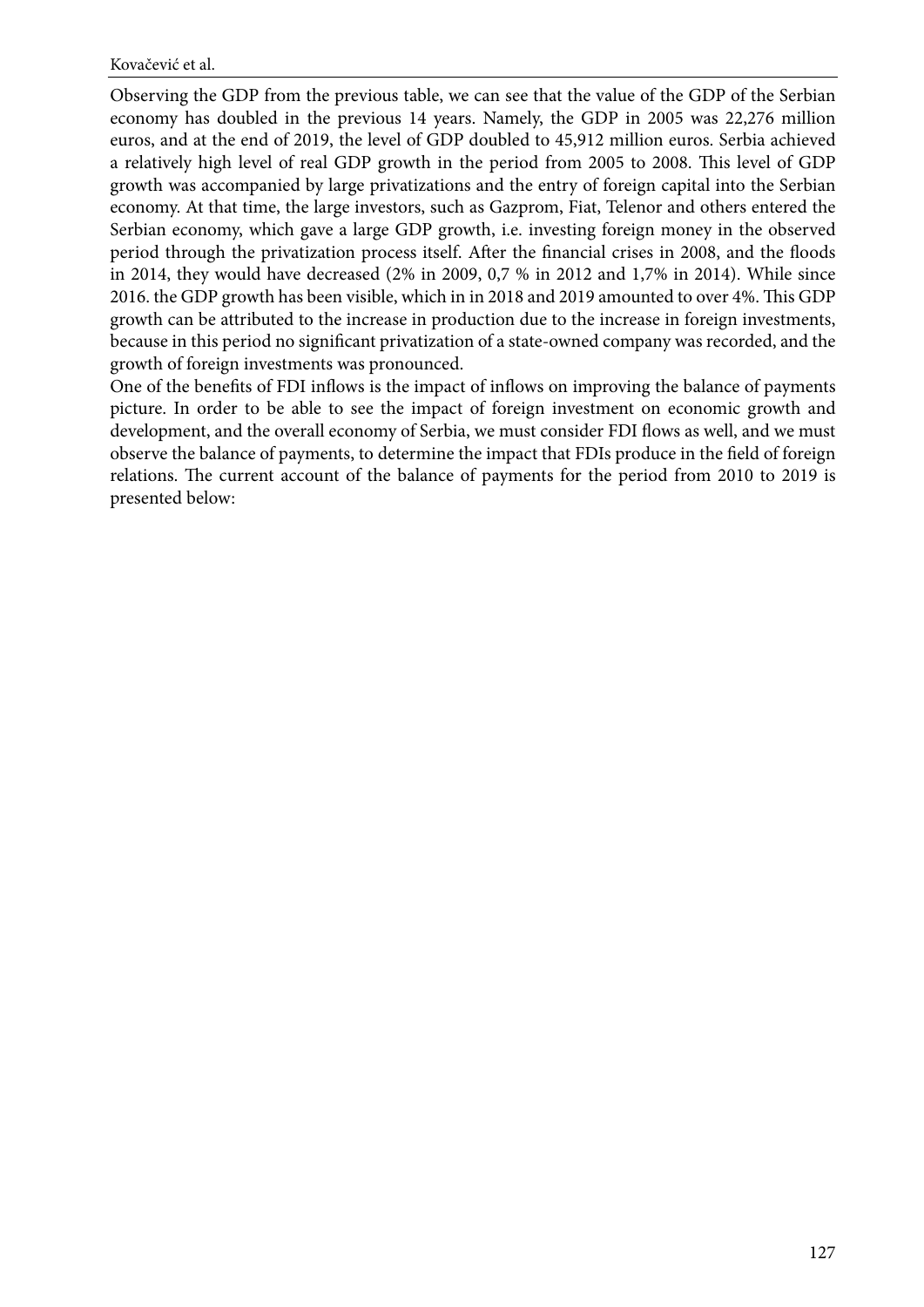Таble 2. Current balance of Serbia for the period from 2010 to 2019 (in million euro). Table 2. Current balance of Serbia for the period from 2010 to 2019 (in million euro).

2019  $-3.160$ 28.534 31.693  $-4.567$ 23.398 27.966  $-5.616$ 16.428 22.044 1.049  $-2.477$ 2010 2011 2012 2013 2014 2015 2016 2017 2018 2019 Income 13.567 15.060 15.426 18.081 18.493 20.195 21.650 23.976 26.593 28.534 Expenditure 15.604 18.725 19.098 20.478 20.478 20.478 20.478 20.478 20.478 20.478 20.693 20.609 28.669 28.669 Export 9.515 11.145 11.145 11.459 11.451 14.451 15.228 11.238 17.385 17.385 17.145 11.145 12.398 Import 14.244 16.487 16.992 17.782 18.096 18.643 19.597 22.343 25.257 27.966 Export 6.856 8.376 8.376 12.814 12.814 12.814 12.814 12.814 12.814 12.814 12.814 12.814 14.048 Import 11.575 11.575 11.614 14.674 14.674 14.674 14.674 14.674 14.674 14.674 14.674 14.674 15.752 15.933 18.064 5.922 4.521 account -2.037.<br>1.031 -2.032 -3.025 -3.030.1.1.234 -3.089.1.234 -3.085 -1.075 -2.085 -2.160.1.1.234 -2.075 -2.051 -----------services -4.729 -4.729 -4.729 -5.345 -3.845 -3.845 -3.845 -3.845 -3.845 -4.212 -4.031 -4.031 -4.091 -4.091 -4.<br>PSPS -4.729 -4.729 -4.729 -4.729 -4.729 -4.729 -4.729 -4.729 -4.729 -4.729 -4.729 -4.729 -4.729 -4.729 -4.729 Goods -4.719 -5.496 -5.634 -4.159 -4.111 -3.645 -3.119 -3.997 -5.085 -5.616 6.971 income -658 -1.368 -1.368 -1.419 -1.419 -1.419 -1.419 -1.419 -1.419 -1.419 -1.419 -1.419 -1.403 -1.403 -1.403<br>-1.243 -1.419 -1.419 -1.419 -1.419 -1.419 -1.419 -1.419 -1.419 -1.419 -1.419 -1.419 -1.419 -1.419 -1.419 -1.4 3.091 3.884 Services -10 154 111 313 465 729 907 966 995 1.049 Export 2.659 3.027 3.422 3.310 3.810 3.422 3.422 4.571 4.571 5.246 5.246 6.061 Import 2.873 2.873 2.873 2.981 3.544 3.544 3.544 3.544 3.664 4.280 5.066 615 Expenditure 1.089 1.089 1.874 1.874 2.340 2.995 1.985 2.025 2.025 2.034 3.101 2.101 3.101 3.101 3.101 3.101 3. income 3.351 3.054 2.949 3.166 3.003 3.340 3.159 3.514 4.197 3.884 Income 3.621 3.409 3.292 3.537 3.400 3.785 3.635 4.097 4.868 4.521 636 Income 431 506 665 607 642 682 630 568 559 615 Expenditure 271 355 343 372 397 446 476 583 671 636 2018 26.593 28.669 21.166 25.257 15.106  $-2.076$  $-5.085$ 20.191  $-2.182$  $-4.091$ 5.066 4.197 4.868 995 6.061 2.741 559 671 23.976 19.312 22.343 2017 26.027 14.066 18.064  $-2.051$  $-3.031$  $-3.997$ 5.246  $-2.533$ 4.280 3.101 3.514 4.097 966 568 583 21.650 22.725  $-2.212$ 17.385  $-3.119$ 12.814 2016  $-1.075$ 19.597 15.933  $-2.022$ 3.159 3.635 4.571 3.664 2.653  $476$ 907 630 20.195  $21.429$  $-2.915$  $-3.645$  $-1.658$ 2015  $-1.234$ 15.228 18.643 11.454 15.099 4.273 3.544 2.340 3.340 3.785 729 446 682 Years 18.493  $20.478$  $-3.645$  $-1.985$ 18.096 14.752 3.810  $-1.343$ 2014 14.451 -4.111 10.641 3.344 1.985 3.003 3.400 465 642 397 20.180  $-3.845$ 13.937 10.515  $-1.419$ 2013  $-2.098$ 18.081 17.782 4.159 14.674  $313$ 3.422 3.109 2.025 3.166 3.537 607 372 15.426 19.098 11.469 16.992 2012  $-5.523$ 5.634 14.011  $-1.097$  $-3.671$ 8.376 3.093 1.763 2.949 3.292 2.981 665  $\Xi$ 343 15.060 18.716 11.145 16.487 13.614 2011  $-3.656$  $-5.341$  $-5.496$ 8.118  $-1.368$ 3.027 2.873 3.054 3.409 1.874 154 506 355 14.244 13.567 4.719 2010  $-2.037$ 15.604  $-4.729$ 9.515 6.856 11.575 2.669 2.659 1.089 3.621  $-10$  $-658$ 3.351 431 271 Expenditure Expenditure Expenditure Secondary Goods and Goods and Current  $In \mathbf{come}$ Primary Income Export Services Income Item services Import  $Goods$ Export Import Export Import

Source: The National Bank of Serbia ([NBS 2020](#page-18-0)).

Source: The National Bank of Serbia (NBS 2020)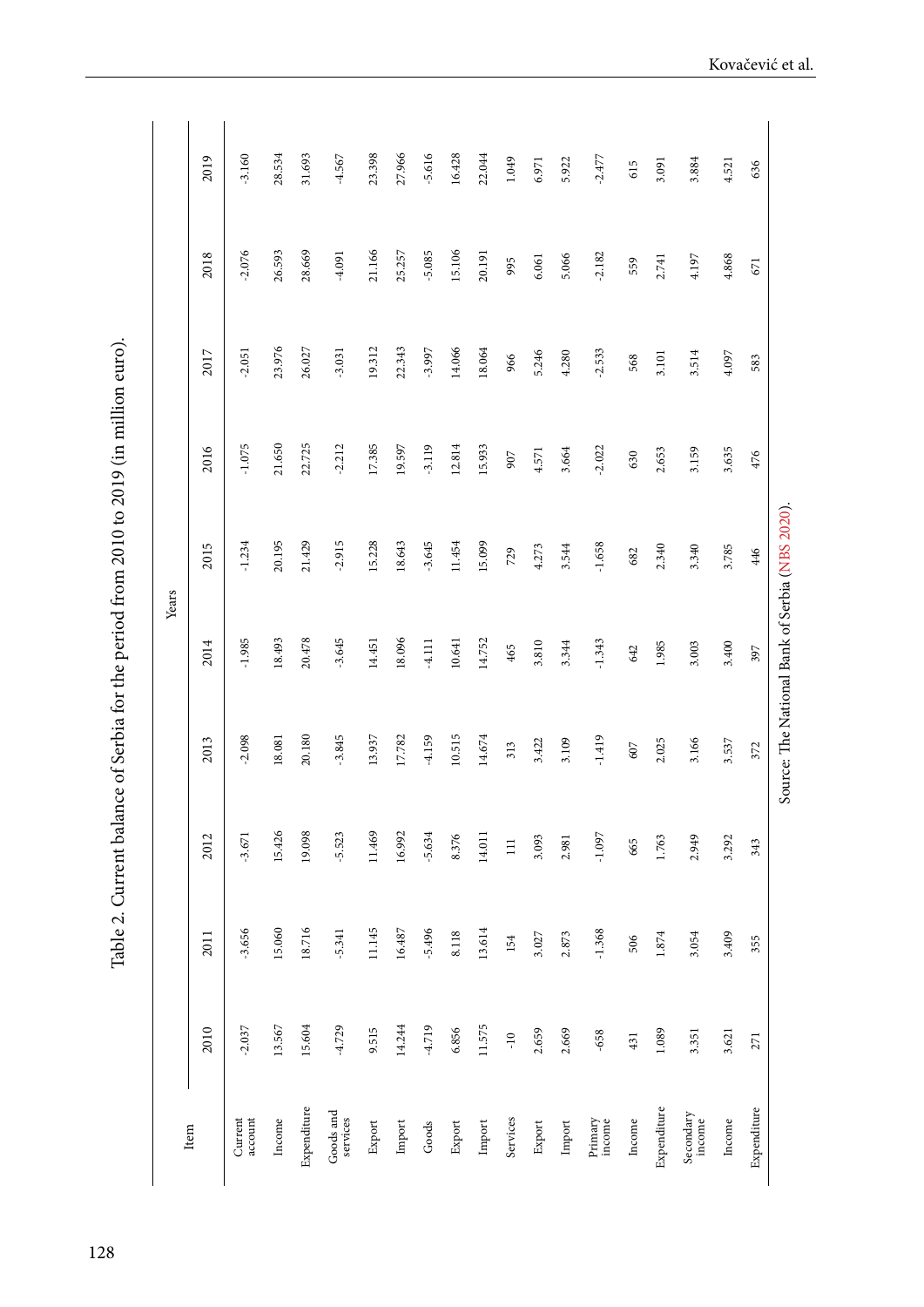From the previous table, the current balance of Serbia over a given period of time can be seen, i.e. the movement of the surplus/deficit of the current balance cumulatively and items/cross-section of the current balance, i.e. balance of goods and services, balance of primary income, and balance of secondary income can be seen. There is a significant link between FDI inflows and a country's balance of payments, which is reflected in different current and capital balance sheet items. Firstly, by increasing FDI inflows in the country increases production, and further export of goods and services, and secondly, FDI inflows increase capital balance revenues, which is a direct consequence of FDI inflows during one year. From the previous table, you an abbreviated presentation of the current balance of Serbia for the period from 2010 to 2019 can be seen. In the observed period, the trend of the negative balance of the current balance for the given period can be noticed, but also of all items, i.e. the cross-section of the current balance. Let's take for example the year 2019, in which the current account balance amounted to -3.16 billion euro, while the balance of goods and services was in an even larger deficit, this deficit amounted to 5.567 billion euro. Negative trends are also noticeable in the field of primary income, where the net outflow of realized income on the basis of foreign investment in the Serbian economy, which in 2019 amounted to net -2.47 billion euro, can be seen in expenditure transactions. The only item that contributes to the balance of payments balance over the observed period, and which has a stable growth trend in a given period is the balance of secondary income, which includes remittances from abroad. The surplus, which amounted to 2.88 billion euro in 2019, significantly contributes to the reduction of the deficit from foreign relations in the field of balance of goods and services and primary income.

# **2.2. FDI INFLOWS IN SERBIA**

The state of Serbia bases its economic policy and economic growth plan on attracting foreign investments. Such a policy is accompanied by Government measures, primarily because foreign and domestic investors are treated equally, it is important that it is an investor who owns capital and is willing to invest. The following chart (Chart 3) shows the trends in the inflow of foreign direct investments in the Serbian economy from 2010 to 2019:



**Figure 3.** FDI inflows in Serbia from 2010 to 2019.

Source: The National Bank of Serbia ([NBS 2020](#page-18-0)).

From the previous chart, we can see that the trend of FDI inflows from 2010 to 2019 is positive. In 2010, the inflow of FDI amounted to 1.2 billion euro, while in 2011 a dramatic jump was achieved, so the amount in this year was 3.5 billion euro. After that, in 2012, the inflow of FDI was around 1 billion euro, and from 2012 to 2019, it had a constant growth. Growth reached its maximum in 2019, when FDI inflows amounted to 3.8 billion euro, which is a record inflow of FDI in the Serbian economy.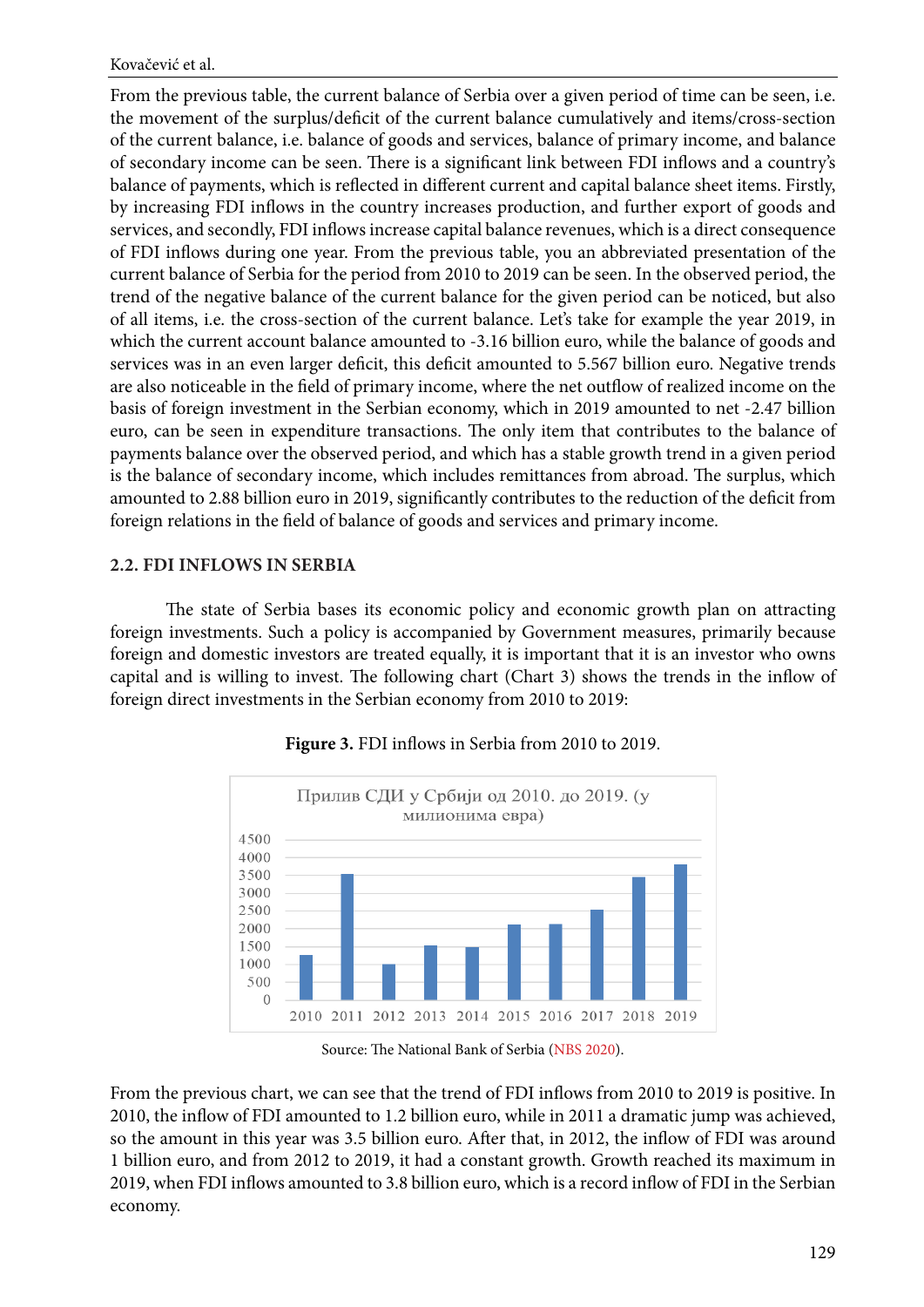The largest investments, observed historically, in terms of the volume of invested capital, were directed to the privatization of public companies. All large foreign investments in the Serbian economy took place in very attractive industries, in banking, telecommunications, energy, and retail. What is characteristic for these areas is that they are not export-oriented. Foreign companies (investors) are guided by the motives of gaining high profits, which are mostly not reinvested, but exported from the domestic economy. The structure of FDI inflows in the Serbian economy is dominated by investments in the processing industry in the amount of 29.30% of the total level of FDI for a given period, which amounts to 6.7 billion euro. The next significant areas that are interesting for foreign capital are financial activities with a share of 17.17%, trade with a share of 13.81%, construction with a share of 11.92%., then investments in mining, with a share of 7.59%, and investments in transport and storage with a share of 6.86%.All other activities did not attract significant investments of foreign investors in the observed period.

#### **3. RESEARCH METHODOLOGY**

#### **3.1. REGRESSION MODEL**

So far, we have observed the relations in FDI inflows with other economic indicators in the economy. Now the task is to determine the degree of agreement, i.e. regularity between these variables. "Establishing the average regular quantitative ratio of the two observed phenomena implies determining the parameters of simple linear regression" ([Komić, 2000](#page-18-0)). A simple linear regression model to determine this relationship is:

$$
Y_i = \beta_0 + \beta_1 x_i + \varepsilon_i, \qquad i = 1, 2, \dots, N
$$
 (1)

where:  $Y_i$  are the  $i$  - dependent variable;  $x_i$   $i$  - value of the independent variable;  $\beta_0$  and  $\beta_1$  are called regression parameters;  $\varepsilon_i$  is a stochastic term or random error, and N is the size of the base set. The estimated value of the simple linear regression function based on the data from the sample is:

$$
\hat{Y}_i = b_0 + b_1 x_i \tag{2}
$$

In this equation,  $\hat{Y}_i$  denotes the value of *Y* that is exactly on the best-adjusted regression line, and  $b_0$ and  $b_1$  are the estimates of the unknown regression parameters on the base set. Based on a simple linear regression model, we can determine the regularity in the behavior of GDP

as a dependent variable in relation to the behavior of the independent variable, i.e. FDI movements, all in order to determine the direction of movement of these variables and their interrelationship. The specification of a simple linear regression model is:

- $\hat{Y}_i$  value of GDP (dependent variable),  $\hat{Y}_i$  = GDP,
- $x_i$  inflow of FDI (independent variable),  $x_i$  = FDI,
- $b_0$  parameter of dependent variable,
- $b_1$  parameter of independent variable.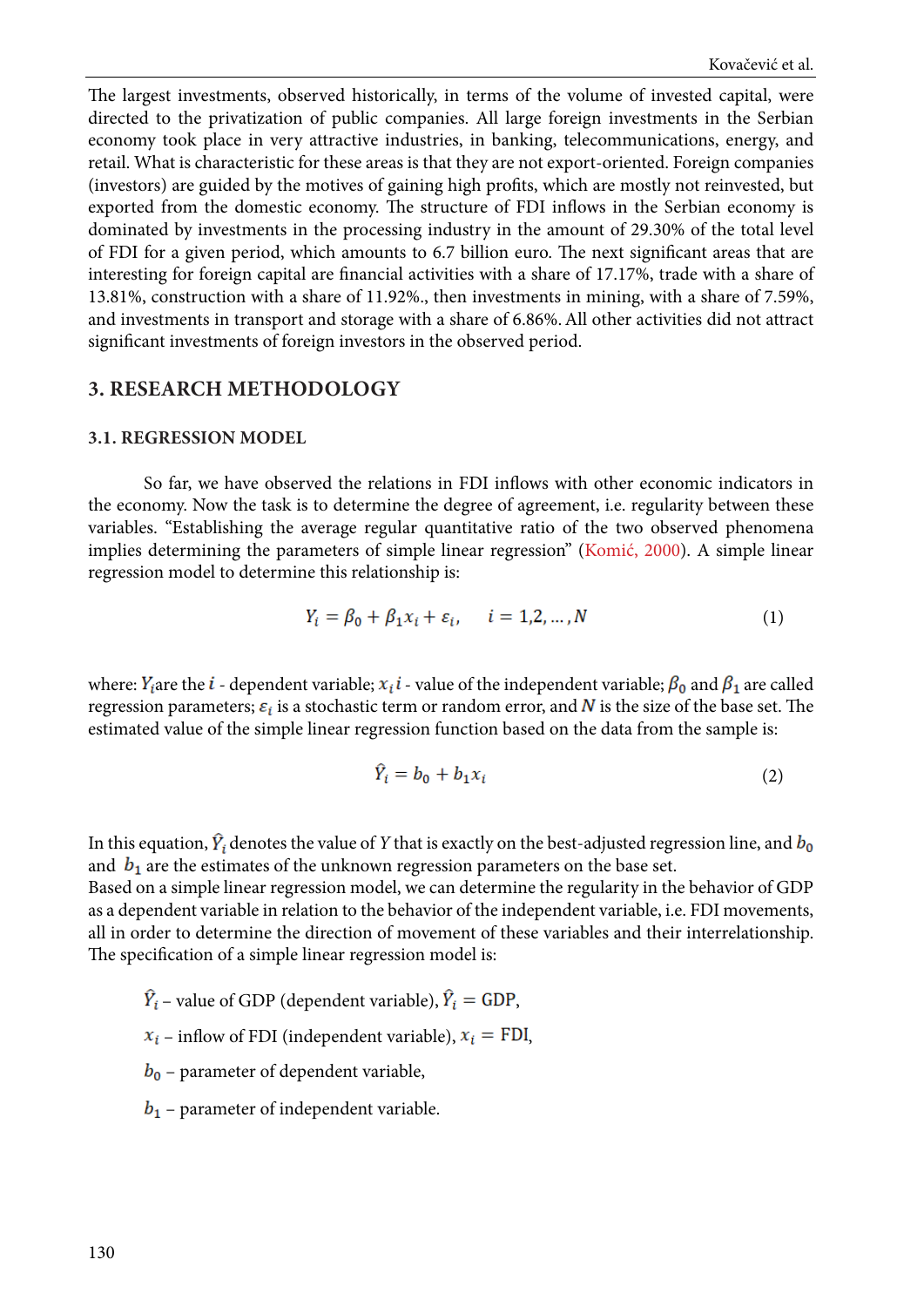#### **3.2. CORRELATION**

The correlation between the variables tells us in which direction the two variables are moving. In the case of observing only two phenomena, the coefficient of simple linear correlation is determined, the calculated value of which shows the intensity and direction of the interdependence of the observed phenomena, if in reality this connection exists. The simple correlation coefficient can be calculated in several ways, the most significant using the following formula [\(Komić, 2000](#page-18-0)):

$$
r = \frac{n\sum xy - \sum x\sum y}{\sqrt{n\sum x^2 - (\sum x)^2} \sqrt{n\sum y^2 - (\sum y)^2}}
$$
(3)

Due to the complexity of calculating the elements of the previous formula, it is easier to use the software when calculating the correlation coefficient itself.

# **4. EMPIRICAL RESEARCH**

#### **4.1. FDI INFLOWS AND ECONOMIC GROWTH**

According to the earlier specification of a simple linear regression model, we will determine the parameters of the model in order to determine the function in which FDI inflows are an independent variable and the GDP level in a given function is a dependent variable. Through the observed period, we noticed a positive growth of the observed variables; on the following scattering diagram we can see the movement of these phenomena:





The linear growth of these two variables, FDI inflows (x - on chart) and GDP (y - on chart) can be seen from the previous chart. In order to make a model, i.e. determine parameters we use the statistical program SPSS. The estimated parameters are shown in the following table: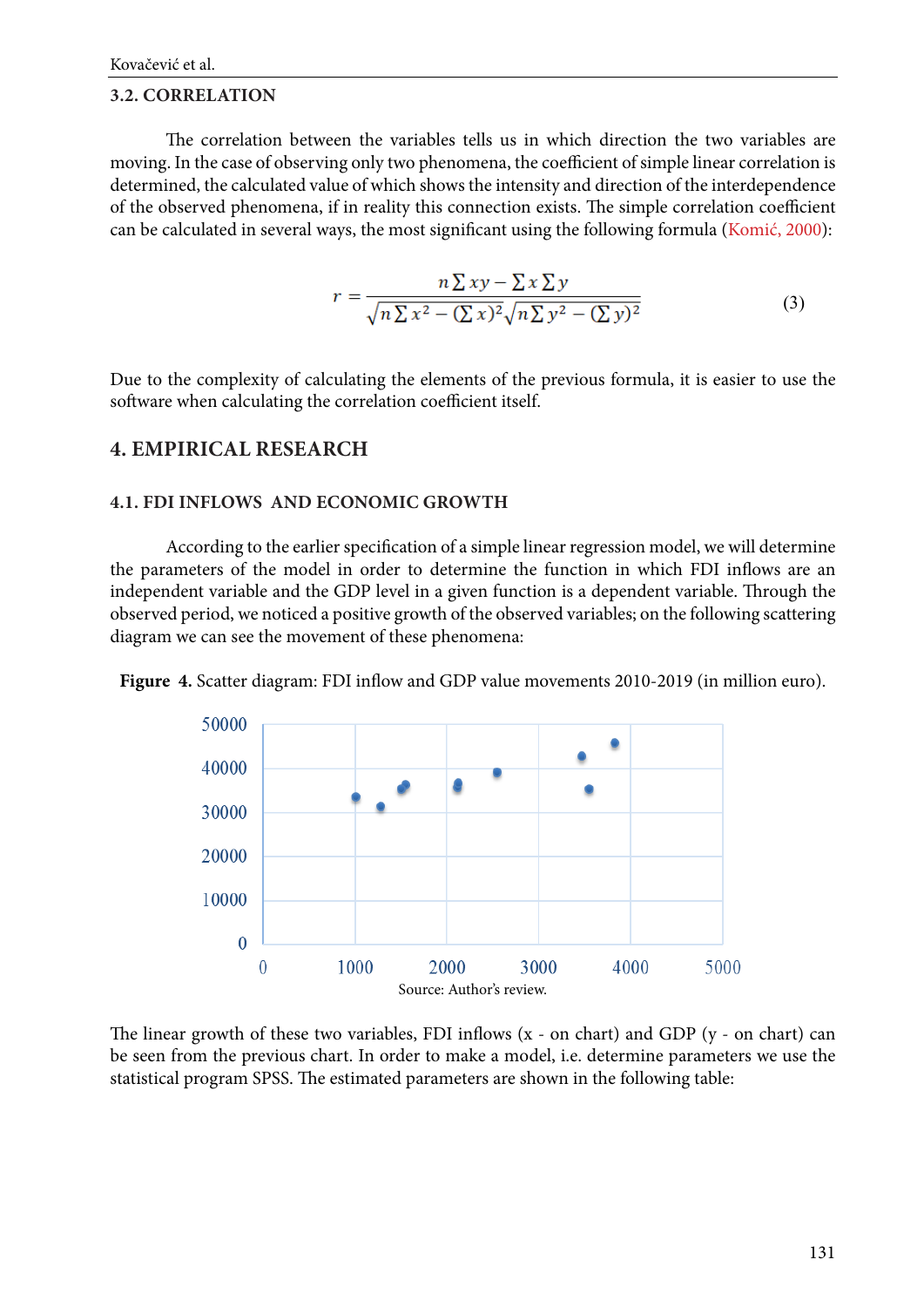| Estimation of regression model coefficients |           |           |             |                |             |  |
|---------------------------------------------|-----------|-----------|-------------|----------------|-------------|--|
| 95% Confidence interval                     |           |           |             |                |             |  |
| Parameters                                  | Value     | Mean      | Variance    | Lower<br>limit | Upper limit |  |
| GDP                                         | 29663,989 | 29663,989 | 7000967,942 | 24379,904      | 34948,074   |  |
| <b>FDI</b>                                  | 3,323     | 3,323     | 1,130       | 1,201          | 5,446       |  |

Table 3. Estimation of regression model coefficients.

Source: Author's calculation in the SPSS program.

Based on the previously calculated parameters, a linear model can be set up to describe the linear relationship between FDI inflows as an independent variable, and the movement of GDP values as a dependent variable:

$$
GDP = 29.663,989 + 3,323 * FDI
$$
 (4)

The obtained model shows that the parameter  $b_0$  is equal to 29,663.99, which shows the expected value of the dependent variable of GDP, if the value of SDI is equal to zero. According to the model, if there were no FDI inflows, the value of GDP would be 29 billion euro. Parameter  $b_1$  shows the change of the dependently variable of GDP, if the independently variable of FDI increased by one unit (in this model it is one million), then the value of GDP would change by 3.3 million euro.

#### Таble 4. Analysis of regression model variance.

| Analysis of regression model variance |                   |         |                 |        |              |  |  |
|---------------------------------------|-------------------|---------|-----------------|--------|--------------|--|--|
| Source<br>of variation                | Sum<br>of squares | Variab. | Mean<br>squared | F      | Significance |  |  |
| Regression                            | 102406582,753     |         | 102406582,753   | 13,038 | 0,007        |  |  |
| Accidental mistake                    | 62836899,247      | 8       | 7854612,406     |        |              |  |  |
| In total                              | 165243482,000     | 9       |                 |        |              |  |  |

Source: Author's calculation in the SPSS program.

By analyzing the variance of the previous linear model, it can be concluded that the previous model is statistically significant based on the Fdistribution. This model is significant at the significance level  $α = 0.05$ . The value of the F schedule for the given degrees of freedom is 289, which is less than the obtained result  $F= 13,038$ .

For these two variables, FDI inflows and GDP value movements, but also for other other macroeconomic indicators, it is possible to determine the correlation value. Due to the complexity of calculating the elements of the correlation coefficient formula, it is easier to use the software when calculating the correlation coefficient itself. The following table provides a correlation matrix that shows the correlation coefficients of FDI inflows and movements of GDP, unemployment, wages, public debt and employment: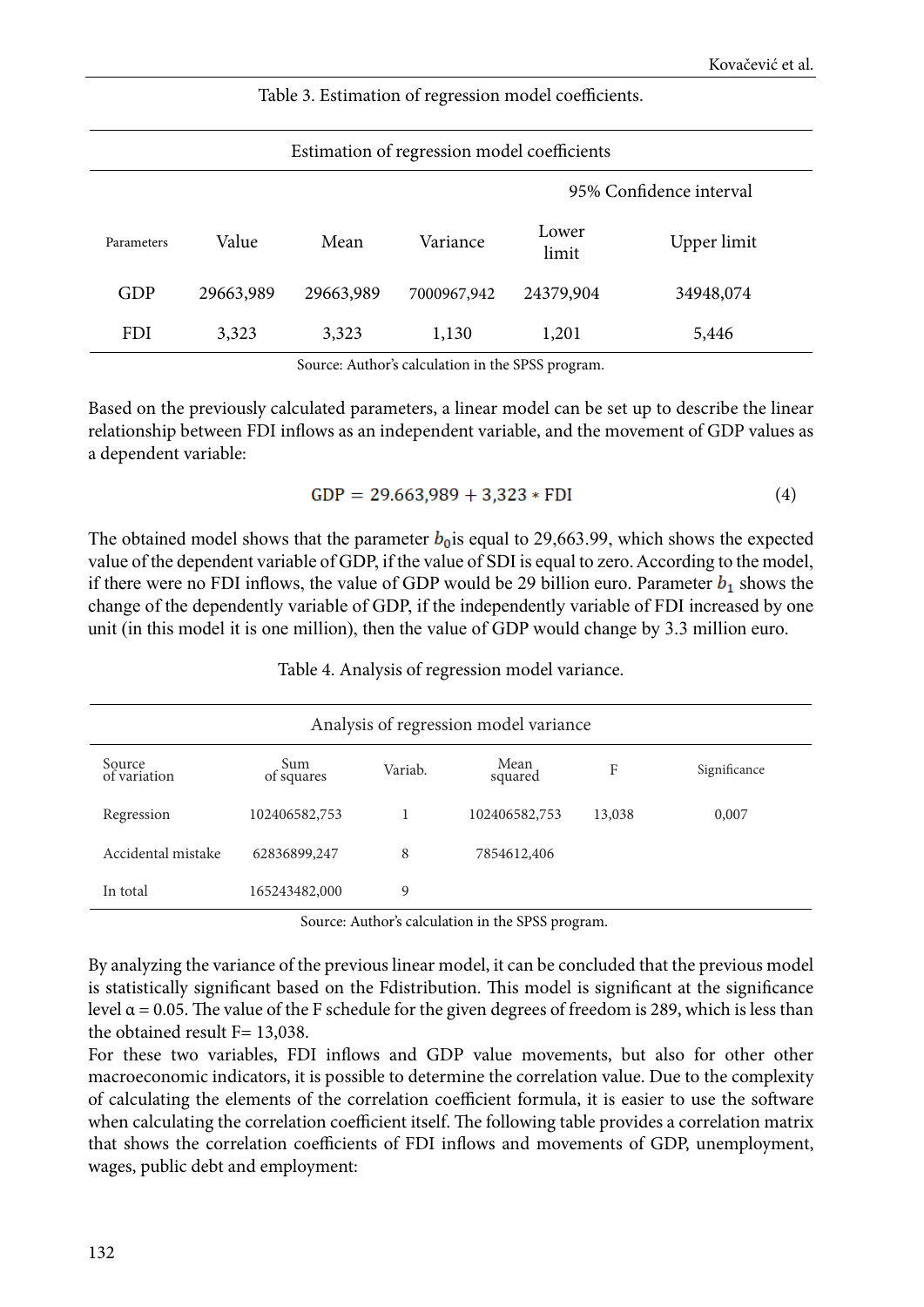|                      | Correlation matrix I          |                |               |       |           |          |                |                      |
|----------------------|-------------------------------|----------------|---------------|-------|-----------|----------|----------------|----------------------|
|                      |                               |                | FDI<br>inflow | GDP   | Unemploy. | Earnings | Public<br>debt | Number<br>of employ. |
|                      |                               | Coefficient    |               | 0,769 | $-0,571$  | 0,693    | $-0,171$       | 0,700                |
|                      |                               | Mean           |               | 0,664 | $-0,456$  | 0,578    | $-0,126$       | 0,586                |
|                      | 95%<br>Confidence<br>interval | Variance       |               | 0,032 | 0,055     | 0,042    | 0,076          | 0,041                |
| <b>FDI</b><br>inflow |                               | Lower<br>limit |               | 0,307 | $-0,855$  | 0,167    | $-0,643$       | 0,177                |
|                      |                               | Upper<br>limit |               | 0,937 | 0,013     | 0,909    | 0,404          | 0,909                |
|                      | N                             |                | 10            | 10    | 10        | 10       | 10             | 10                   |

#### Тable 5. Correlation matrix I.

Source: Author's calculation.

According to the presented matrix, the annual inflow of FDI is positively correlated with the annual growth of gross wages in Serbia, the correlation coefficient is 0.693, which shows the existence of a linear correlation, i.e. with the growth of FDI inflows, gross earnings grow. A high correlation coefficient is achieved between the observed variable and the increase in employment in the period from 2010 to 2019. The correlation coefficient between these two variables is 0.7, which shows a high correlation between FDI inflows and the increase in employment in the observed period. The correlation between FDI inflows and unemployment is inverse, because the correlation coefficient is -0.571, which we can say is slightly above the significant inverse movement of these two variables, while the movement of FDI inflows and public debt in the observed period does not achieve a significant correlation.

#### **4.2. FDI INFLOWS AND CURRENT ACCOUNT BALANCE**

Considering the impact that FDI inflows have on the economy of the host country, in this case on the economy of Serbia, we continue with the analysis of the impact of FDI on some significant items of the current balance of Serbia. We perform the analysis by establishing the relationship between FDI inflows and the movement of current account items, and they are: current account balance, balance of goods and services, export of goods and services, and primary income. In the first part of the analysis, we will deal with the charts describing specific relationships between FDI and individual items of the current balance, then we will present the more precise statistical dependence between FDI inflows, on the one hand and movements of the observed balance variables, on the other hand by a correlation matrix. The following chart shows the movement of FDI (blue line) and the movement of current account deficit (red line), and balance of goods and services deficit (green line) as well: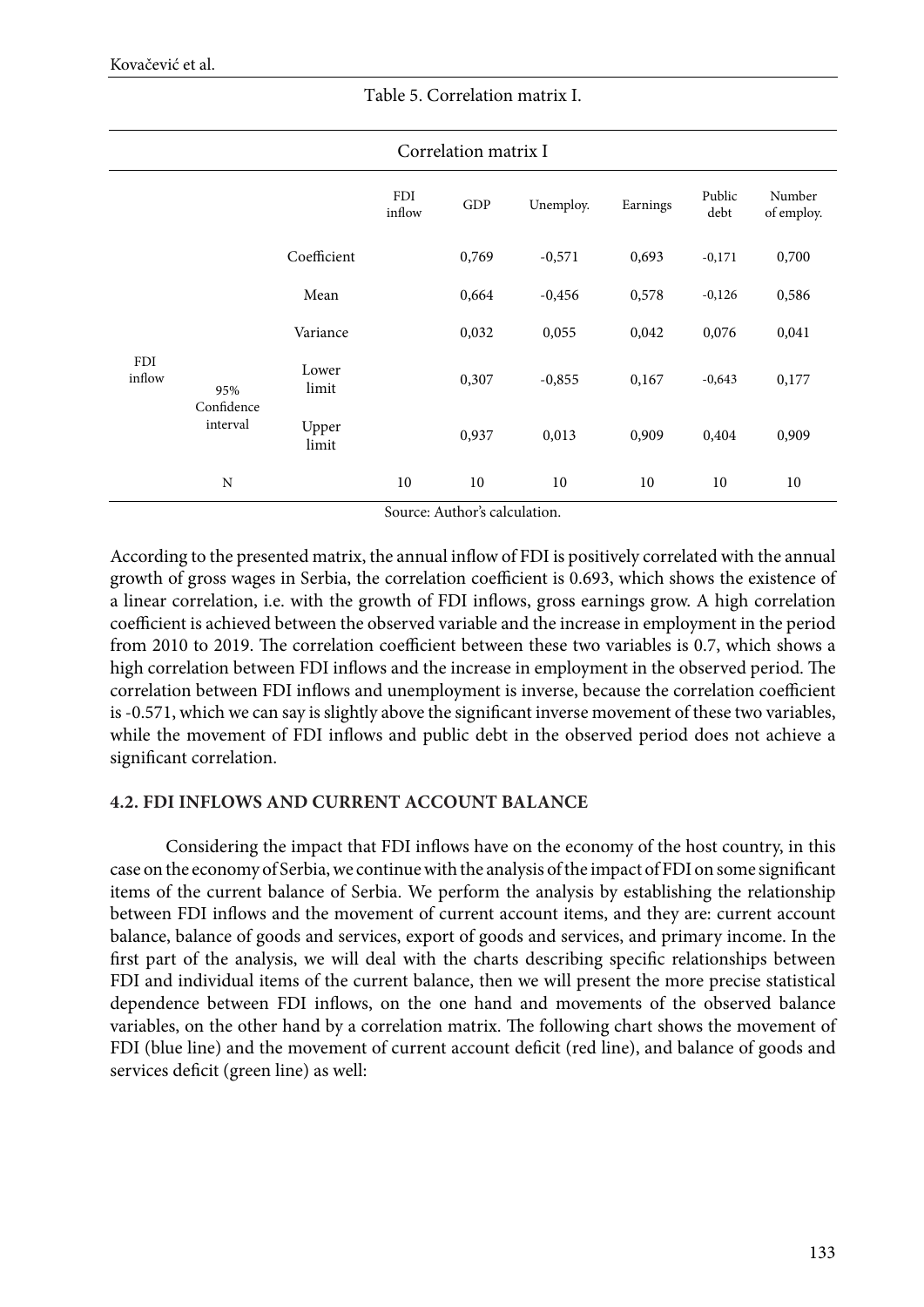

Figure 5. FDI inflows and current account surplus / deficit of goods and services (in million euro).

Source: The National Bank of Serbia ([NBS 2020](#page-18-0)).

The analysis of data show the impact that the FDI inflows have on the two observed balance of payments items that are of high importance for each economy in the world, and those are the current balance and the balance of goods and services. Since 2010, except for 2011, when there was one major privatization, the growth of FDI inflows has had a slight growth, in 2010 the current account deficit amounted to about 2 billion euro, in the next year we follow the jump in FDI inflows and the movement of current account balance to deficit of 3.6 billion, the same level of deficit was achieved in 2012. In the period from 2013 to 2016, there are no significant jumps in terms of FDI inflows, and the current account balance and balance of goods and services are experiencing the certain stability. The current account deficit in this period was moving downwards, in 2013 the deficit was 2 billion euro, in 2014 it was 1.9 billion euro, the downward decline in the deficit also occurred in 2015, while the current account deficit in 2016 amounted to just over a billion euro. From 2017 to 2019, a significant change in the growth of FDI inflows is visible, while the observed deficits continued with an upward trend in the same period. In the following chart, we observe the ratio of FDI inflows with the growth of exports of goods and services in the period from 2010 to 2019.



**Figure 6.** FDI inflows and export of goods and services (in milion euro).

The observed period is characterized by the growth of foreign investments (red line) and growth of exports of goods and services (blue line) as well; it can be seen that there is a certain relationship between the observed phenomena, but it is noticeable that the growth of exports, represented by the above curve in the previous chart grows much faster than FDI inflows. The growth of export of goods and services had a significant trend in the period when the trend of FDI inflows had a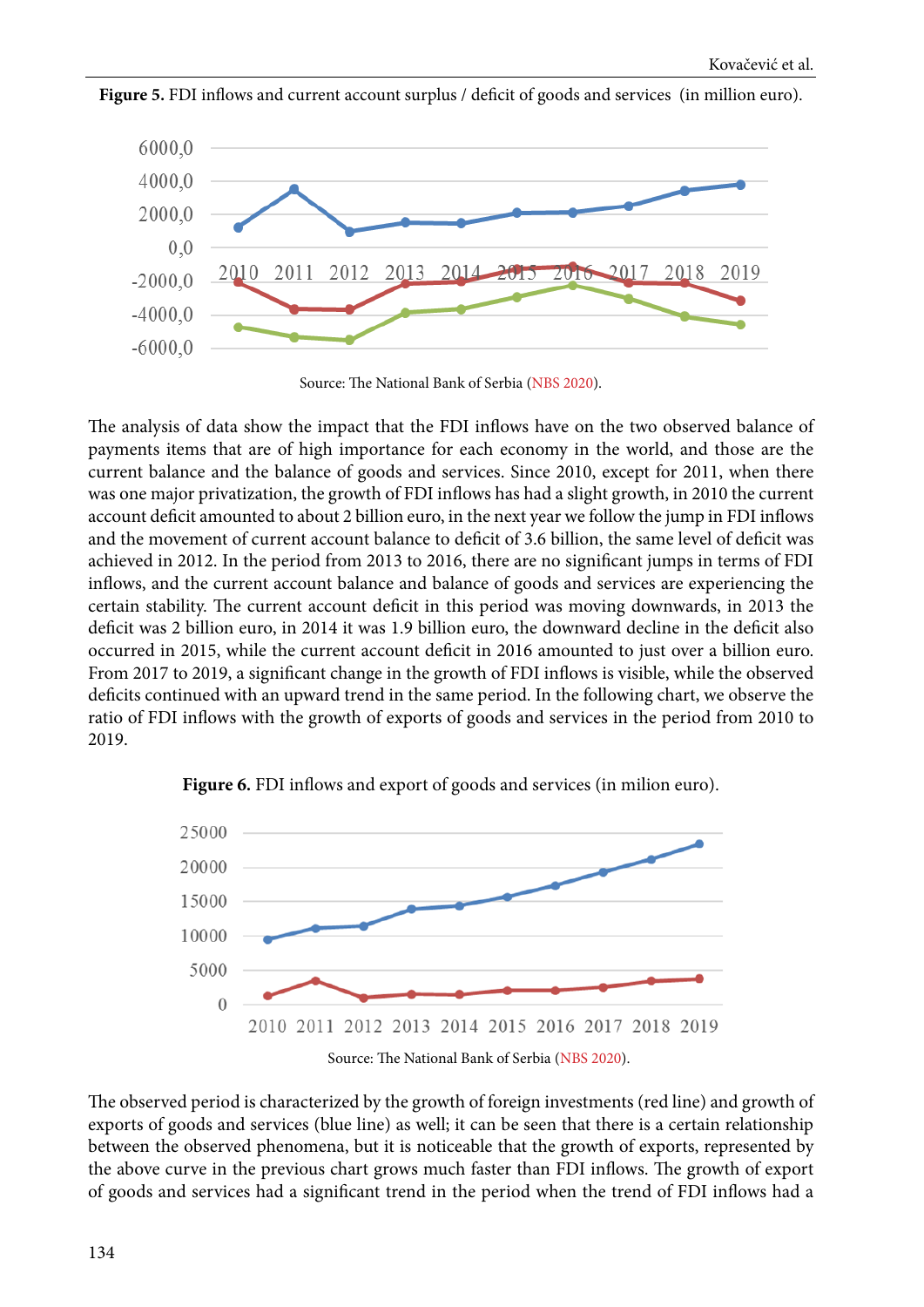stagnant character. We further deepen the analysis by analyzing the item of primary income, as further shown in the following chart:





Source: The National Bank of Serbia ([NBS 2020](#page-18-0)).

The movement of the two phenomena from the previous chart also shows certain regularities, which is normal to expect. With the growth of foreign direct investments (red line) in the domestic economy, the outflow of capital (blue line) in the future period on the basis of dividend payment is also growing. In order to determine the statistical significance of the influence of the observed variable (FDI inflows) on the movement of balance of payments items, we will again use the correlation matrix, which is given in the following table:

| Correlation matrix II |                               |                |                      |                               |                                       |                              |                                                |
|-----------------------|-------------------------------|----------------|----------------------|-------------------------------|---------------------------------------|------------------------------|------------------------------------------------|
|                       |                               |                | <b>FDI</b><br>inflow | Current<br>account<br>balance | Export<br>of goods<br>and<br>services | Primary<br>income<br>balance | Balance of<br>goods and<br>services<br>balance |
|                       |                               | Coefficient    |                      | $-0,157$                      | 0,631                                 | $-0,661$                     | $-0,058$                                       |
|                       |                               | Mean           |                      | $-0,115$                      | 0,514                                 | $-0,545$                     | $-0,042$                                       |
|                       |                               | Variance       |                      | 0,076                         | 0,049                                 | 0,046                        | 0,077                                          |
| <b>FDI</b><br>inflow  | 95%<br>Confidence<br>interval | Lower<br>limit |                      | $-0,630$                      | 0,068                                 | $-0,895$                     | $-0,573$                                       |
|                       |                               | Upper<br>limit |                      | 0,420                         | 0,881                                 | $-0,116$                     | 0,486                                          |
|                       | N                             |                | 10                   | 10                            | 10                                    | 10                           | 10                                             |

|  | Table 6. Correlation matrix II. |  |
|--|---------------------------------|--|
|--|---------------------------------|--|

Source: Author's calculation.

What we previously observed visually on the charts, we analyze more precisely with the correlation matrix. The correlation says that the inflow of FDI in a given period is positively correlated with the export of goods and services, we have a value of the correlation coefficient of 0.631. Likewise, the balance of primary income is inversely related to the inflow of foreign investments, again for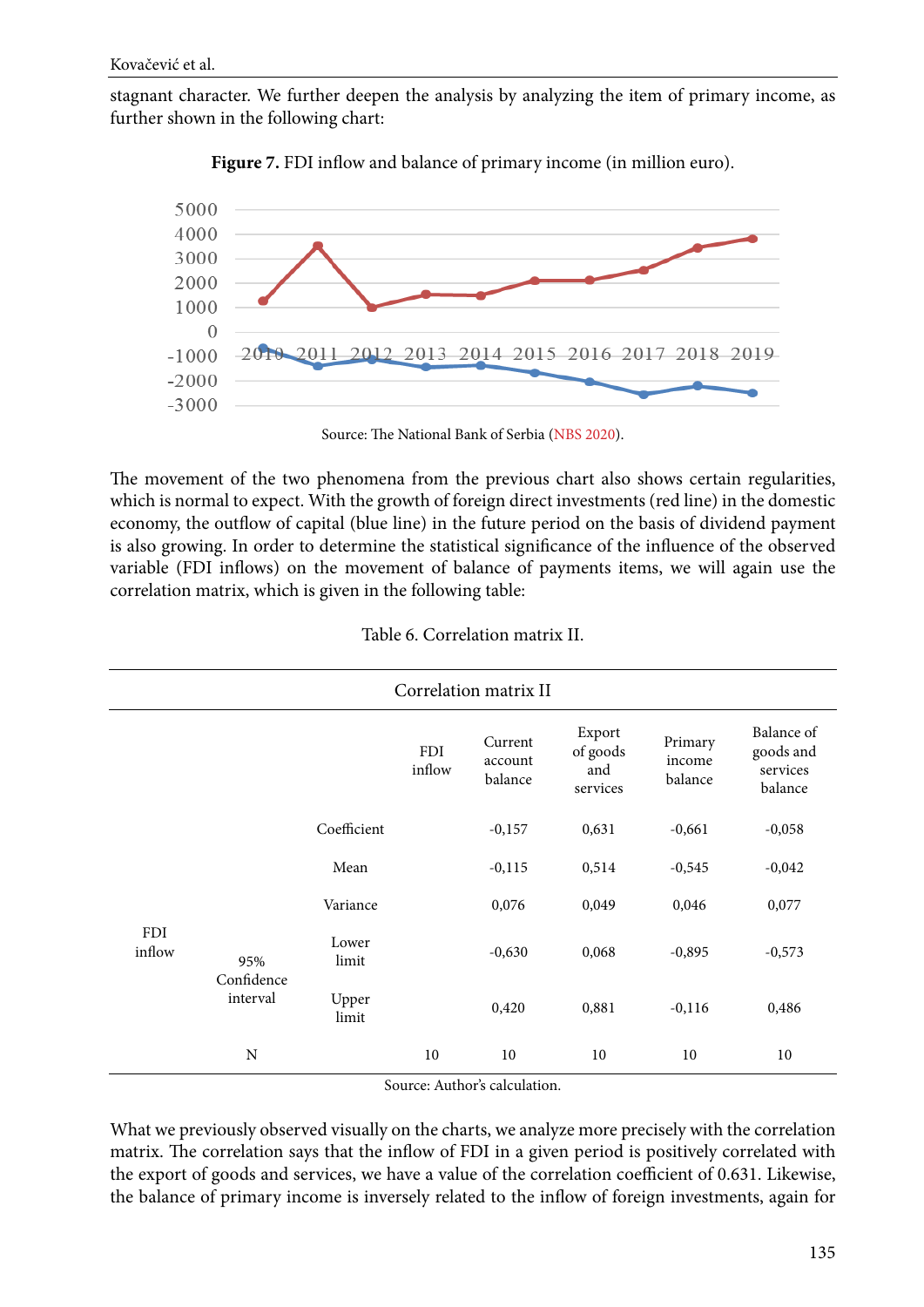a given period. The inverse coefficient between these two variables of 0.661 was determined by correlation. The correlation matrix did not determine a significant direction of FDI inflows and the current account deficit (coefficient -0.157), and the balance of goods and services deficit (coefficient -0.058) as well.

### **4.3. IMPACT OF FDI INFLOWS ON THE MANUFACTURING INDUSTRY**

From the previous part of the work we could see that most FDI inflows for the period from 2010 to 2019 were the result of foreign investment in the manufacturing industry. For this reason, it is possible to analyze the impact that FDI has created precisely in the field of manufacturing production. We will observe the situation in the processing industry from the aspects of turnover in industry, employment and added value per employee, i.e..from the aspect of productivity of the processing industry. An overview of FDI, value added per employee and employment in the manufacturing industry is given in the following table:

Таble 7. FDI inflows, value added per employee and employment in the manufacturing industry in the period from 2010 to 2019.

| Years | FDI in the<br>manufacturing industry<br>(in millions of euros) | Value added per<br>employee employed in the<br>manufacturing industry<br>(in 000 dinars) | Employment in the manufacturing<br>industry<br>(in 000) |
|-------|----------------------------------------------------------------|------------------------------------------------------------------------------------------|---------------------------------------------------------|
| 2010  | 329,4                                                          | 1118                                                                                     | 405                                                     |
| 2011  | 631,1                                                          | 1209                                                                                     | 393                                                     |
| 2012  | 521,2                                                          | 1421                                                                                     | 382                                                     |
| 2013  | 679,2                                                          | 1430                                                                                     | 378                                                     |
| 2014  | 535,2                                                          | 1497                                                                                     | 369                                                     |
| 2015  | 721,1                                                          | 1562                                                                                     | 380                                                     |
| 2016  | 749,5                                                          | 1723                                                                                     | 393                                                     |
| 2017  | 634,3                                                          | 1839                                                                                     | 417                                                     |
| 2018  | 929,5                                                          | 1852                                                                                     | 444                                                     |
| 2019  | 996,9                                                          |                                                                                          | 459                                                     |

Source: The National Bank of Serbia [\(NBS 2020\)](#page-18-0) and [\(The Statistical Office of the Republic of Serbia. Baza podataka](#page-18-0)  [2020](#page-18-0)).

As we established earlier, FDI inflows in the manufacturing industry for a given period relate to the level of 30% of the total inflow level from 2010 to 2019. The first column of the previous table shows the inflow of FDI by years, where it can be seen that the inflow of FDI in the manufacturing industry in 2019 amounted to 996.9 million euros, which is three times higher inflow than in 2010. The growth of value added per employee in this industry grew from 1.1 billion dinars in 2010, to 1.8 billion dinars in 2018, which is a growth of 1.6 times, which is relatively less than the growth of FDI inflows for a given period. Also, with the inflow of FDI, the employment in the manufacturing industry grew; for the observed period, the employment in the manufacturing industry increased by about 50,000 jobs, that is for 1,13 times. Which is in relative terms less than the growth of value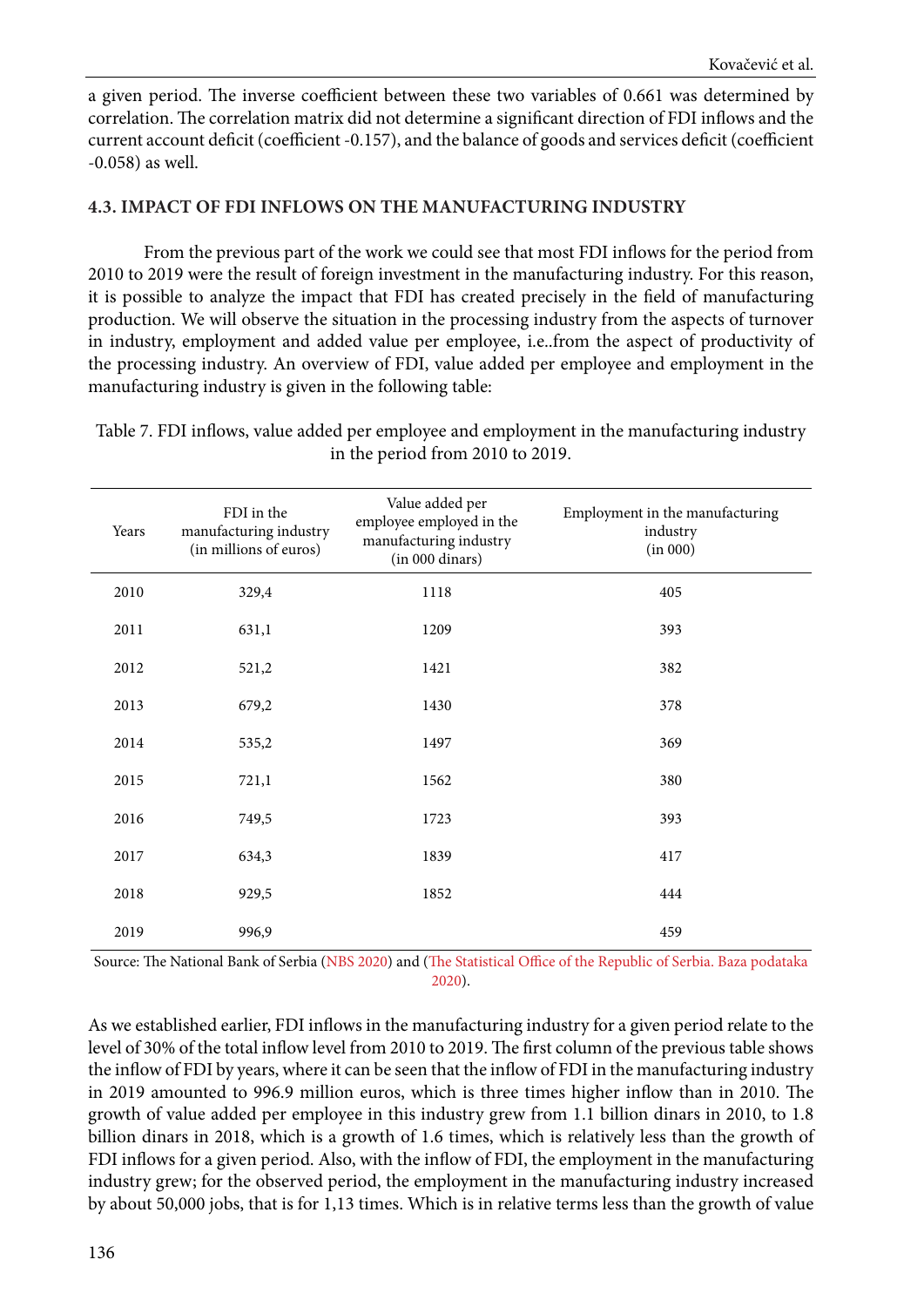Kovačević et al.

added per employee, i.e. less growth of FDI inflows in the observed period. In addition to the previous two variables that we observed in the manufacturing industry, we also observe the third, which is the total turnover in the manufacturing industry. Growth rates of total turnover in the manufacturing industry were calculated on the basis of base indices of turnover in industry. The development of annual growth rates of manufacturing industry turnover is given in the following chart:



**Figure 8.** Turnover growth in the manufacturing industry from 2013 to 2019 (in %).

Source: Author's calculation based on [The Statistical Office of the Republic of Serbia. Baza podataka \(2020\) data.](#page-18-0)

We will observe the relationship between FDI inflows in the manufacturing industry and previously analyzed variables related to this industry through the results of correlation coefficients:

|                                     |                          |                | <b>FDI</b><br>manufactoring<br>industry | Turnover in the<br>manufacturing<br>industry | Added<br>value in the<br>manufacturing<br>industry | Number of<br>employees<br>in the<br>manufacturing<br>industry |
|-------------------------------------|--------------------------|----------------|-----------------------------------------|----------------------------------------------|----------------------------------------------------|---------------------------------------------------------------|
|                                     |                          | Coefficient    |                                         | 0,379                                        | 0,624                                              | 0,628                                                         |
|                                     |                          | Mean           |                                         | 0,252                                        | 0,457                                              | 0,512                                                         |
| FDI inflow                          | 95%<br>Conf.<br>interval | Variance       |                                         | 0,095                                        | 0,077                                              | 0,050                                                         |
| in the<br>manufactoring<br>industry |                          | Lower<br>limit |                                         | $-0,344$                                     | $-0,092$                                           | 0,067                                                         |
|                                     |                          | Upper<br>limit |                                         | 0,802                                        | 0,910                                              | 0,882                                                         |
|                                     | N                        |                | 10                                      | 7                                            | 7                                                  | 10                                                            |

Source: Author's calculation.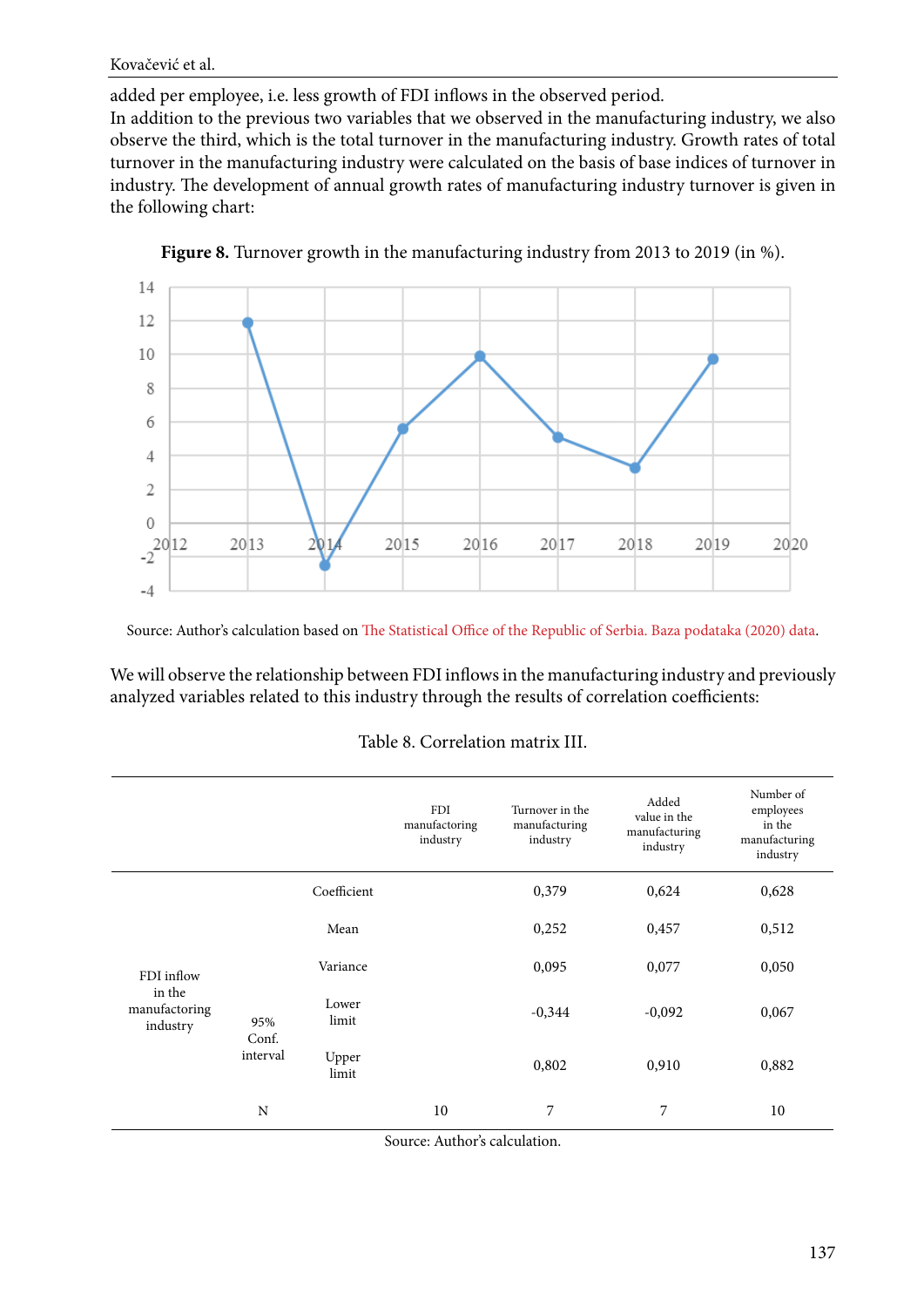The previous correlation matrix established a linear relationship between FDI inflows in the manufacturing industry, on one hand, and the growth of value added per worker, i.e. the growth in the number of employees in the manufacturing industry, on the other hand. The correlation coefficients of the observed variables are 0.624 for the relationship between FDI and value added per worker, that is 0.628 for the relationship between FDI and employment in this industry. The relationship between the inflow of foreign direct investments and the increase in turnover in manufacturing industry is almost negligible, i.e. it is closer to zero, while the coefficient is 0.3.With this, we statistically showed the relationship between FDI inflows and the two significant variables we observed in the manufacturing industry.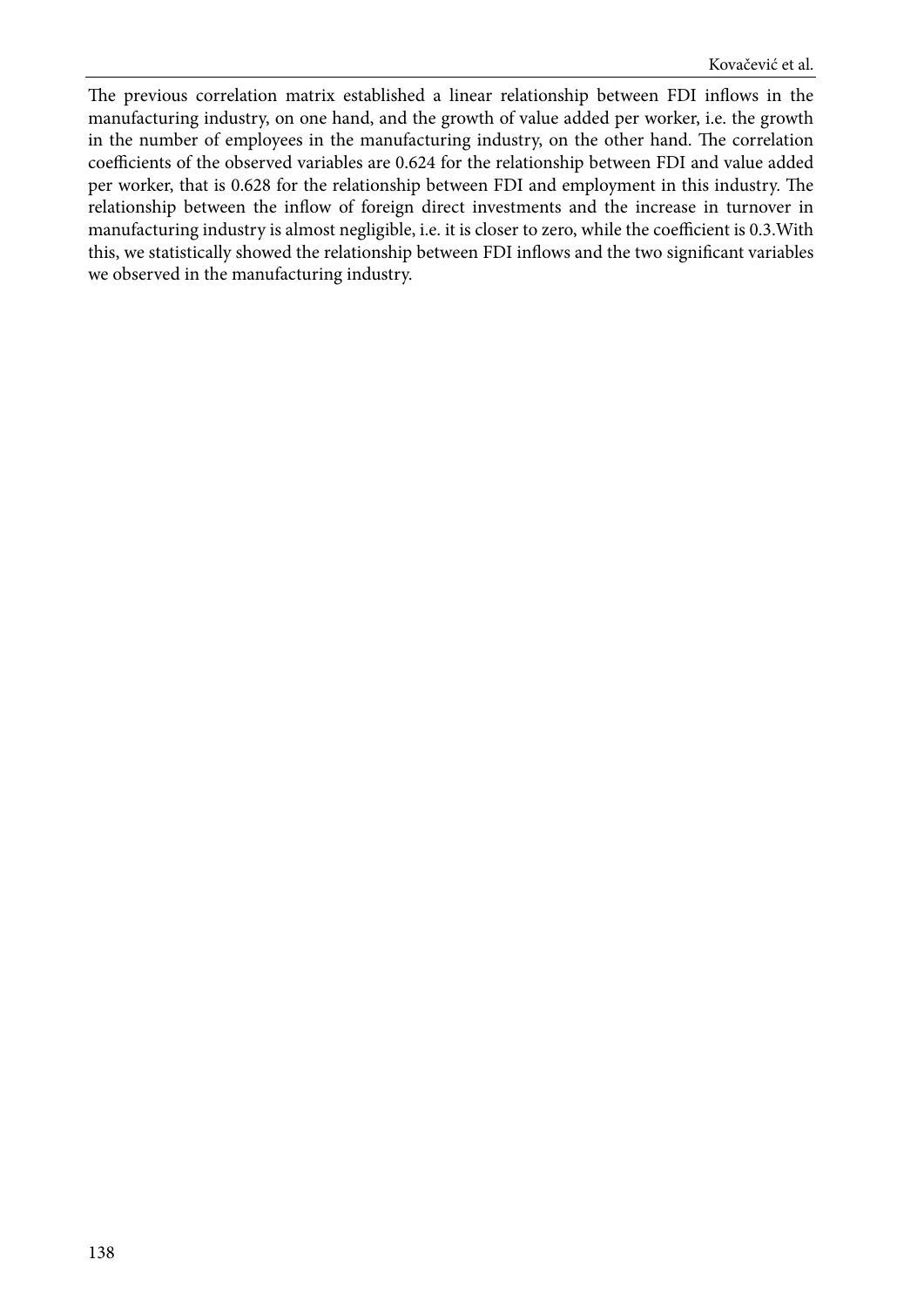# **CONCLUSION**

Globalization, which has affected all aspects of human life as an individual, state institutions, the state as a whole, the economy, society, lifestyle, undoubtedly has a proven impact on the creation of economic growth and economic development. What globalization enables is the connection of subjects from all over the world in a much faster, more efficient and cheaper way, which also applies to economic subjects.

Globalization enables the international movement of capital, that capital is further on disposal to the host country in financing economic growth and development. The inflow of foreign capital is significant for both developed and less developed countries, as we have seen in this work, in addition to all the advantages that foreign capital has for developing countries, yet the holders in the inflow of foreign capital are developed countries. The inflow of foreign capital takes place through three forms, and they are foreign direct investments, which are the most dominant form of international capital movements, then portfolio investments, and foreign loan capital.

Contributions made through international capital movements have become goals of Serbia's economic policy, especially in achieving economic growth. Serbia's economic policy is based on attracting foreign capital, primarily in the form of foreign direct investments, in order to finance economic growth. As a developing country undergoing a process of transition, i.e. privatization of state capital in economy, the economic policy of Serbia since 2000 is based on attracting FDI in order to finance economic growth. As one of the goals of Serbia's economic policy was aimed at attracting a sufficient amount of foreign capital, it can be said that this goal has been achieved in the past 20 years.

 What is also important when analyzing FDI in the host country, is not only the attraction of foreign capital in quantitative terms, but the structural distribution of this type of foreign investment is also important. Areas of interest to foreign capital are financial activity, manufacturing industry, wholesale and retail trade, construction. Which further says that these are activities that do not have great export potential, except for the manufacturing industry. The investments in the manufacturing industry in the amount of 29.30 % of the total level of FDI for the given period, which amounts 6.7 billion euro dominate in the structure of FDI inflows in the Serbian economy. The next significant areas that are interesting for foreign capital are financial activities with a share of 17.17%, then trade with a share of 13.81%, and construction with a share of 11.92%.Other activities did not prove to be of interest to FDI.

Even such structural distribution of FDI inflows also gave certain positive outcomes in the Serbian economy. The positive outcomes presented in the previous part of the work relate to the reduction of unemployment, GDP growth (which is expressed through a significant correlation at the level of 0.769, which is a link), export of goods and services, growth of manufacturing industry, productivity growth per worker in manufacturing industry, increase in gross wages (correlation coefficient is 0.6). FDI inflows did not give adequate results in the field of balance of payments balancing through current account items. The correlation says that the inflow of FDI in the period from 2010 to 2019 is positively correlated with the export of goods and services, we have a correlation coefficient value of 0.631.Likewise, the balance of primary income is inversely related to the inflow of foreign investments, again for a given period. The inverse coefficient between these two variables of 0.661 was determined by correlation. The correlation matrix did not determine a significant direction of FDI inflows and the current account deficit (coefficient -0.157), and the balance of goods and services deficit (coefficient -0.058). For a given period, the effects of FDI in the manufacturing industry were also observed. The correlation coefficients of the observed variables are 0.624 for the relationship between FDI in the manufacturing industry and value added per worker, and 0.628 for the relationship between FDI and employment in this industry. The relationship between the inflow of foreign direct investments and the increase in turnover in the manufacturing industry is almost negligible, i.e. it is closer to zero, while the coefficient is 0.3. In the end, we can conclude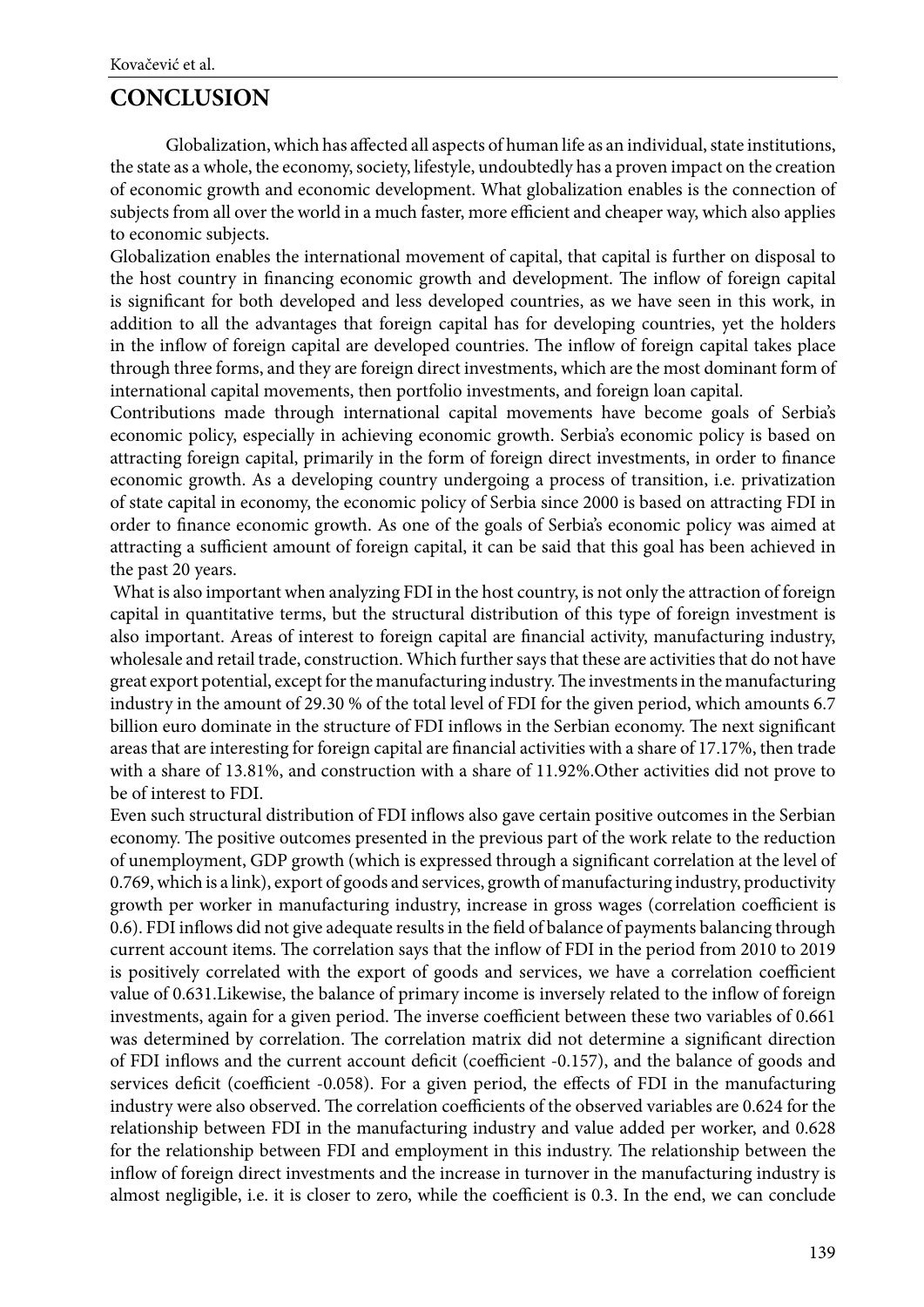that the openness of the Serbian economy has enabled the achievement of a high level of FDI since 2000. However, FDI inflows have had their positive and negative effects on the phenomena observed in this work. FDI should attract, but at the same time build an environment that will attract such foreign direct investments, which can be better used together with domestic investments in providing the long-term run sustainable growth of the domestic economy.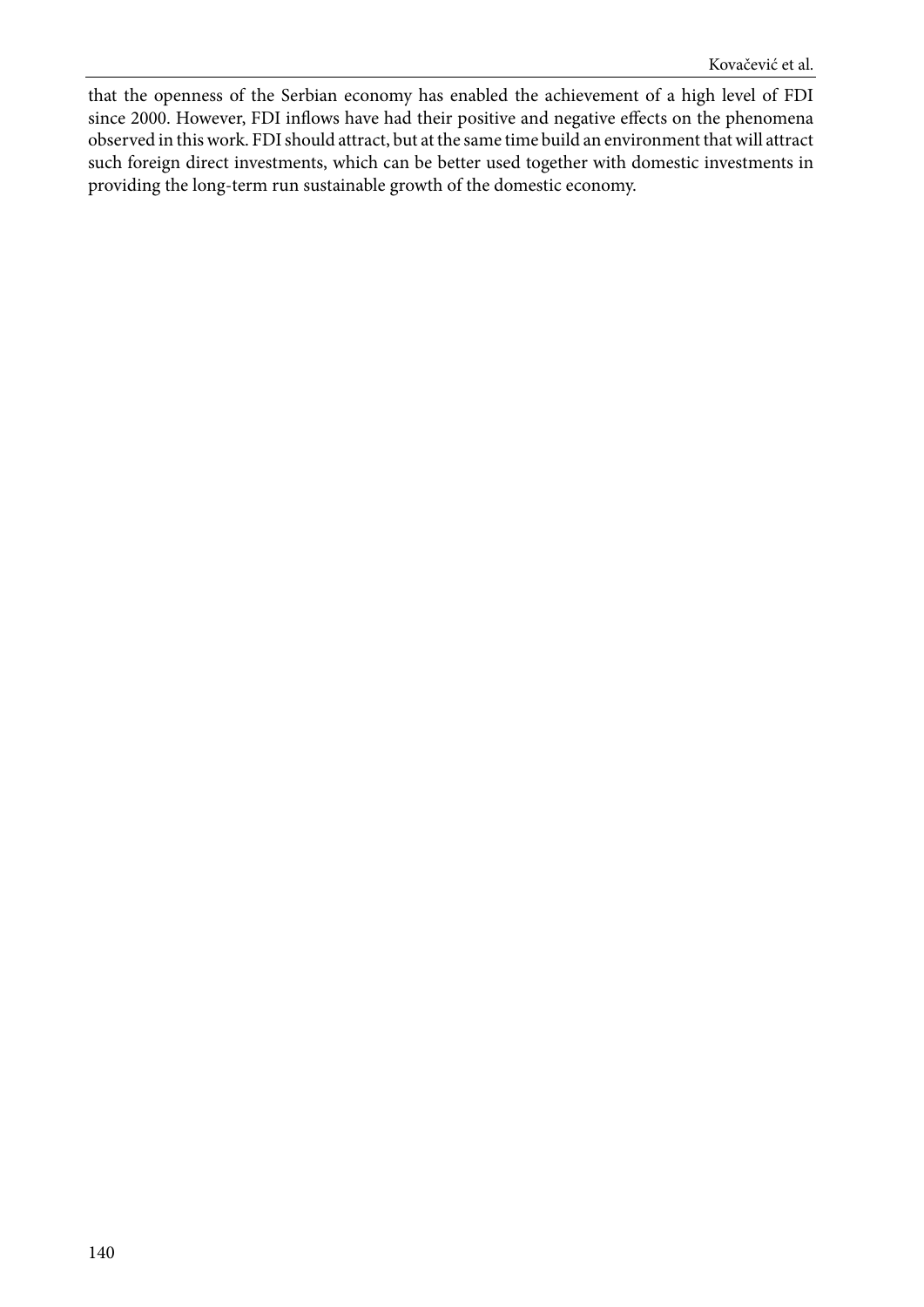# <span id="page-18-0"></span>**REFERENCES**

- Alfaro, L., Chanda, A., Kalemli-Ozcan, S., & Sayek, S. (2004). FDI and Economic Growth: The Role ofLocal Financial Markets. *Journal of International Economics*, 64, 89–112. https://doi.org/10.1016/j.jwb.2003.08.001
- Akbar, J.H., & McBride, J.B. (2004). Multinational enterprise strategy, foreign direct investment and economic development: the case of the Hungarian banking industry. *Journal of World Business*, 39, 89–105. https://doi.org/10.1016/S0022-1996(03)00081-3
- Azman-Saini,W., Siong, H.L., & Ahmad, A.H. (2010). FDI and Economic Growth: New Evidence on the Role of Financial Markets. *Economics Letters*, 107, 211–213. https://doi.org/10.1016/j.econlet.2010.01.027
- Bengoa, M., & Sanchez-Robles, B. (2003). Foreign Direct Investment, Economic Freedom, and Growth: New Evidence From Latin America. *European Journal of Political Economy,* 19, 529–545. https://doi.org/10.1016/S0176-2680(03)00011-9 (Economic Freedom)
- Blomstrom, M., Lipsey, R., & Zejan, M. (1994). *What Explains Developing Country Growth? Convergence and Productivity: Gross-National Studies and Historical Evidence*. Oxford. UK: Oxford University Press.
- Borensztein, E., De Gregorio, J. & Lee, J.W. (1998). How Does Foreign Direct Investment Affect Economic Growth?. *Journal of International Economics*, 45, 115–135. https://doi.org/10.1016/S0022-1996(97)00033-0
- Bruno, R., & Campos, N. (2013). Re-examining the Conditional Effect of Foreign Direct Investment. *IZA Discussion Paper*, 7458.
- Dunning, J. H. (1993). *Multinational enterprises and the global economy*. Wokingham, UK: Addison-Wesley.
- Grossman, G. M., & Helpman, E. (1991). *Innovation and Growth in the Global Economy*. Cambridge. MA: MIT Press.
- Havranek, T., & Irsova, Z. (2011). Estimating Vertical Spillovers From FDI: Why Results Vary and Whatthe True Effect is. *Journal of International Economics,* 85(2), 234–244. https://doi.org/10.1016/j.jinteco.2011.07.004
- Hayat, A. (2019). Foreign direct investments, institutional quality, and economic growth. *The Journal of International Trade & Economic Development*. 28(5), 561-579. doi:10.1080/096 38199.2018.1564064. https://doi.org/10.1080/09638199.2018.1564064
- Hermes, N., & Lensink, R. (2003). Foreign direct investment, financial development and economic growth. *The Journal of Development Studies*, 40(1), 142-163.
- Komić, J. (2000). *Metodi statističke analize kroz primjere: zbirka zadataka.* Banja Luka: Ekonomski fakultet.
- Mikerević, D. J. (2011). *Finansijski menadžment.* Banja Luka: Ekonomski fakultet: Finrar. NBS. (2020, decembar 12). *Baza podataka.* Retrieved from the National Bank of Serbia: [https://nbs.rs/sr\\_RS/indeks/](https://nbs.rs/sr_RS/indeks/).
- Porter, M. E. (1990). *The competitive advantage of nations*. London: Macmillan.
- Ram, R., & Zhang, K. H. (2002). Foreign Direct Investment and Economic Growth: Evidence from Cross‐Country Data for the1990s. *Economic Development and Cultural Change*, 51(1), 205- 215. https://doi.org/10.1086/345453
- Salvatore, D. (2009). *Međunarodna ekonomija.* Beograd: Centar za izdavačku delatnost Ekonomskog fakulteta.
- The Statistical Office of the Republic of Serbia. (2020, septembar 13). *Baza podataka.* Retrieved from the Statistical Office of the Republic of Serbia: https://data.stat.gov.rs/?caller=SDDB
- UNCTAD. (2020, septembar 12). UNCTAD Stat. Retrieved from UNCTAD: https://unctadstat.unctad.org/wds/ReportFolders/reportFolders.aspx?sCS\_ChosenLang=en